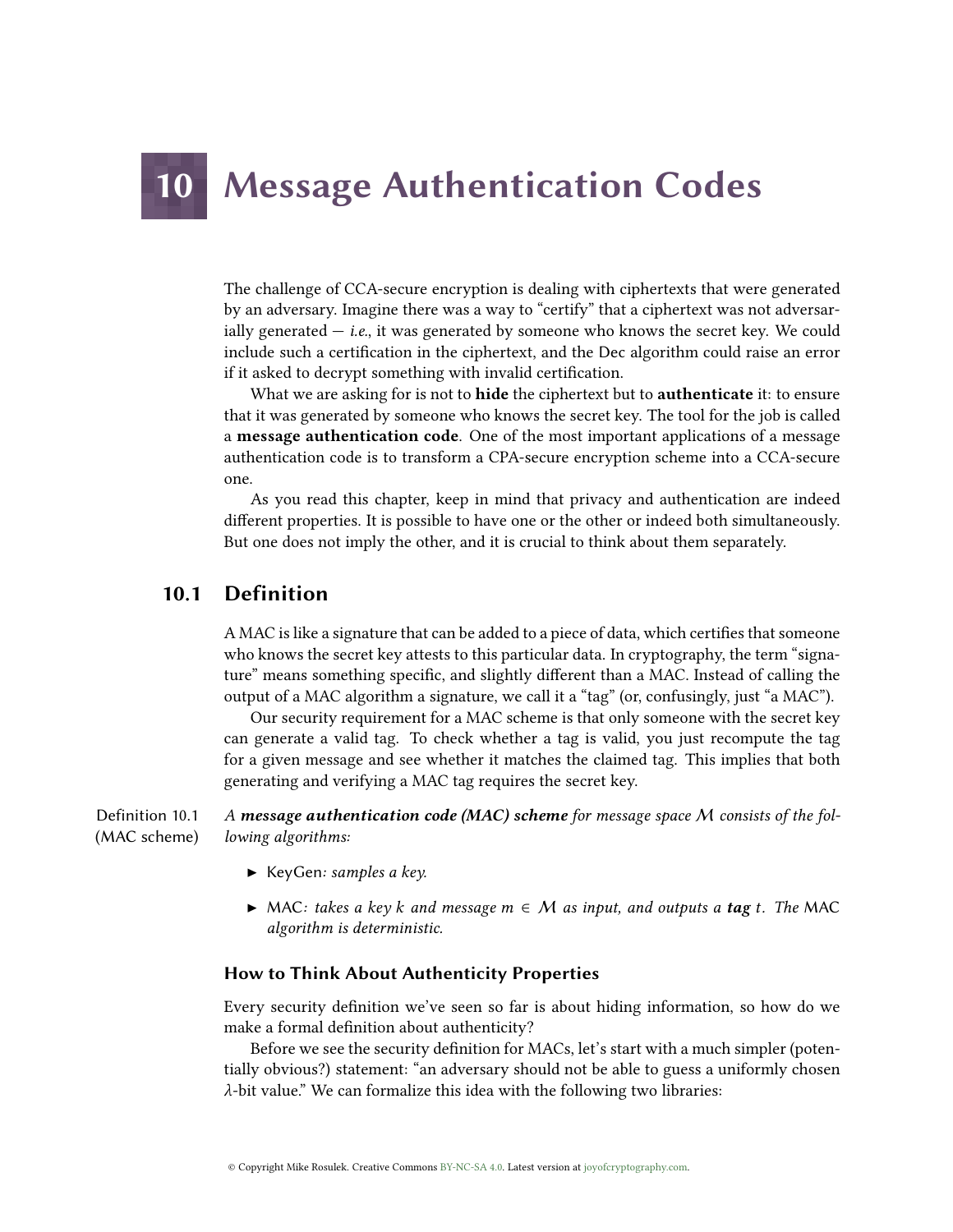| $\mathcal{L}_{\mathsf{left}}$    |                              |
|----------------------------------|------------------------------|
| $r \leftarrow \{0,1\}^{\lambda}$ | $\mathcal{L}_{\text{right}}$ |
| GUESS $(q)$ :<br>return $q = r$  | $GUESS(q)$ :<br>return false |

The left library allows the calling program to attempt to guess a uniformly chosen "target" string. The right library doesn't even bother to verify the calling program's guess — in fact it doesn't even bother to sample a random target string!

The guess subroutines of these libraries give the same output on nearly all inputs. There is only one input  $r$  on which they disagree. If a calling program can manage to find the value  $r$ , then it can easily distinguish the libraries. Therefore, by saying that these libraries are indistinguishable, we are really saying that it's hard for an adversary to find/generate this special value! That's the kind of property we want to express.

Indeed, in this case, an adversary who makes  $q$  queries to the guess subroutine achieves an advantage of at most  $q/2^{\lambda}$ . For polynomial-time adversaries, this is a neg-<br>ligible advantage (cince a is a polynomial function of  $\lambda$ ) ligible advantage (since q is a polynomial function of  $\lambda$ ).

More generally, suppose we have two libraries, and a subroutine in one library checks some condition (and could return either true or false), while in the other library this subroutine always returns false. If the two libraries are indistinguishable, the calling program can't tell whether the library is actually checking the condition or always saying false. This means it must be very hard to find an input for which the "correct" answer is true.

### The MAC Security Definition

We want to say that only someone who knows the secret key can come up with valid MAC tags. In other words, the adversary cannot come up with valid MAC tags.

Actually, that property is not quite enough to be useful. A more useful property is: even if the adversary knows valid MAC tags corresponding to various messages, she cannot produce a valid MAC tag for a *different* message. We call it a **forgery** if the adversary can produce a "new" valid MAC tag.

To translate this security property to a formal definition, we define two libraries that allow the adversary to request MAC tags on chosen messages. The libraries also provide a mechanism to let the adversary *check* whether it has successfully found a forgery (since there is no way of checking this property without the secret key). One library will actually perform the check, and the other library will simply assume that forgeries are impossible. The two libraries are different only in how they behave when the adversary calls this verification subroutine on a forgery. By demanding that the two libraries be indistinguishable, we are actually demanding that it is difficult for the calling program to generate a forgery.

Definition 10.2 (MAC security) Let  $\Sigma$  be a MAC scheme. We say that  $\Sigma$  is a **secure MAC** if  $\mathcal{L}_{\text{mac-real}}^{\Sigma} \approx \mathcal{L}_{\text{mac-fake}}^{\Sigma}$ , where: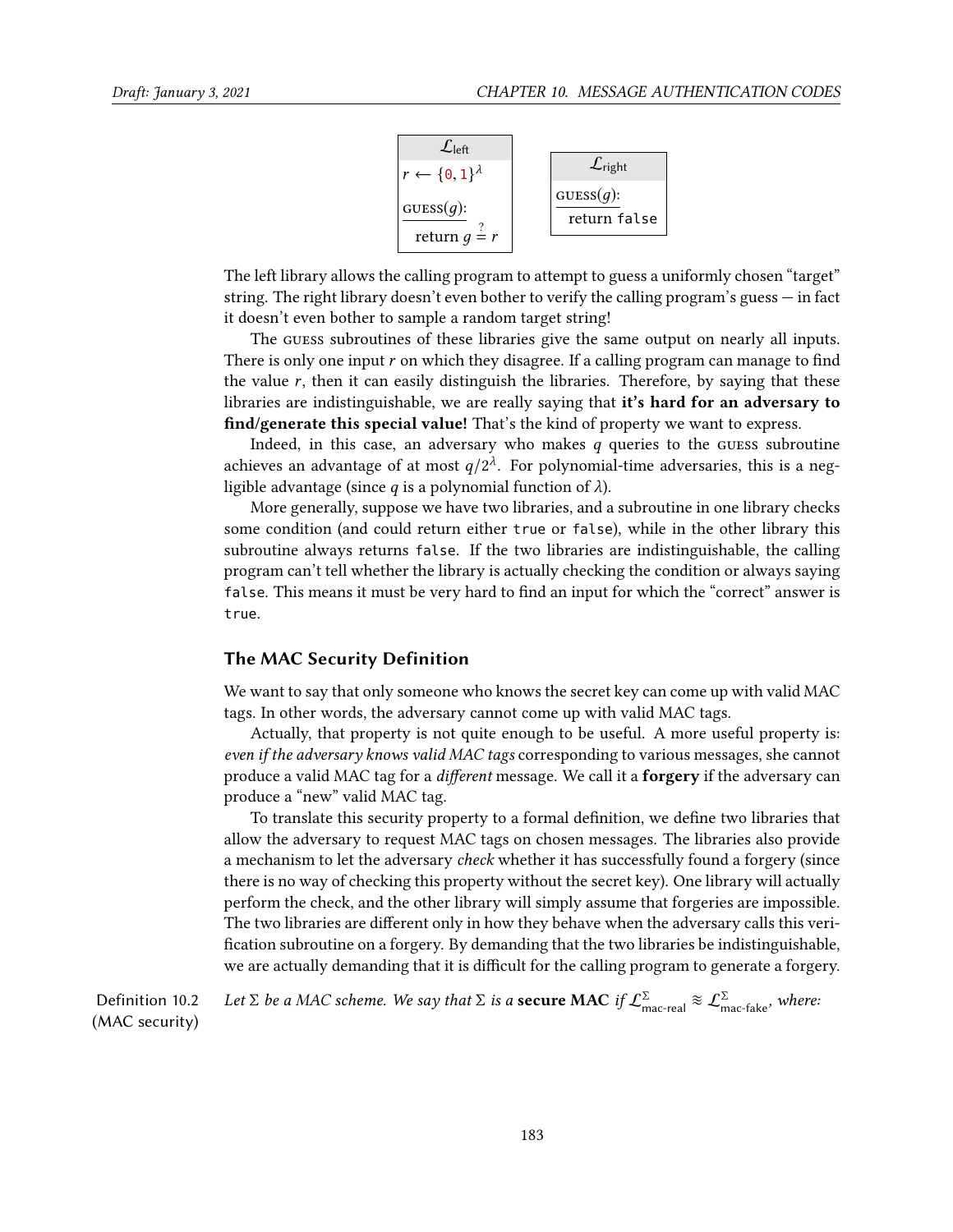

Discussion:

 $\blacktriangleright$  The adversary can see valid tags of chosen messages, from the GETTAG subroutine. However, these tags shouldn't count as a successful forgery. The way this is enforced is in the CHECKTAG subroutine of  $\mathcal{L}_{\text{mac-fake}}$  – instead of always responding false, it gives the correct answer (true) for any tags generated by GETTAG.

In order for the two libraries to behave differently, the adversary must call CHECKTAG on input  $(m, t)$  such that m was never used as an argument to GETTAG (so that  $\mathcal{L}_{\text{mac-fake}}$  responds false) but where the tag is actually correct (so that  $\mathcal{L}_{\text{mac-real}}$ responds true).

 $\blacktriangleright$  The adversary can successfully distinguish if it finds any forgery  $-$  a valid MAC tag of *any* "fresh" message. The definition doesn't care whether it's the tag of any particular meaningful message.

## MAC Applications

Although MACs are less embedded in public awareness than encryption, they are extremely useful. A frequent application of MACs is to store some information in an untrusted place, where we don't intend to *hide* the data, only ensure that the data is not changed.

 $\triangleright$  A browser cookie is a small piece of data that a webserver stores in a user's web browser. The browser presents the cookie data to the server upon each request.

Imagine a webserver that stores a cookie when a user logs in, containing that user's account name. What stops an attacker from modifying their cookie to contain a different user's account name? Adding a MAC tag of the cookie data (using a key known only to the server) ensures that such an attack will not succeed. The server can trust any cookie data whose MAC tag is correct.

 $\triangleright$  When Alice initiates a network connection to Bob, they must perform a **TCP hand**shake: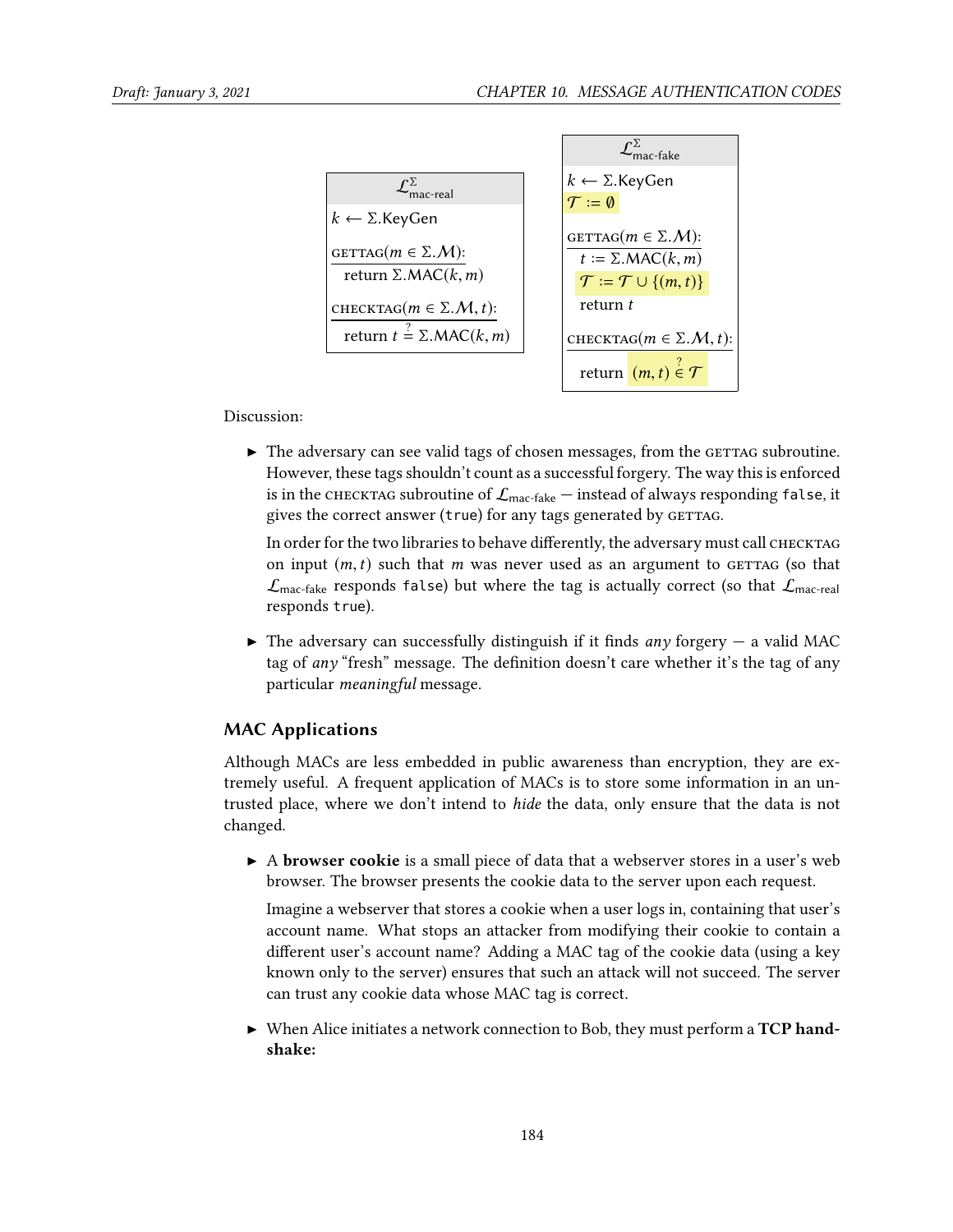- 1. Alice sends a special SYN packet containing her initial sequence number A. In TCP, all packets from Alice to Bob include a sequence number, which helps the parties detect when packets are missing or out of order. It is important that the initial sequence number be random, to prevent other parties from injecting false packets.
- 2. Bob sends a special SYN+ACK packet containing  $A+1$  (to acknowledge Alice's A value) and the initial sequence number B for his packets.
- 3. Alice sends a special ACK packet containing  $B + 1$ , and then the connection is established.

When Bob is waiting for step 3, the connection is considered "half-open." While waiting, Bob must remember B so that he can compare to the  $B + 1$  that Alice is supposed to send in her final ACK. Typically the operating system allocates only a very limited amount of resources for these half-open connections.

In the past, it was possible to perform a denial of service attack by starting a huge number of TCP connections with a server, but never sending the final ACK packet. The server's queue for half-open connections fills up, which prevents other legitimate connections from starting.

A clever backwards-compatible solution to this problem is called SYN cookies. The idea is to let Bob choose his initial sequence number B to be a MAC of the client's IP address, port number, and some other values. Now there is nothing to store for half-open connections. When Alice sends the final ACK of the handshake, Bob can recompute the initial sequence number from his MAC key.

These are all cases where the person who *generates* the MAC is the same person who later verifies the MAC. You can think of this person as choosing not to store some information, but rather leaving the information with someone else as a "note to self."

There are other useful settings where one party generates a MAC while the other verifies.

In two-factor authentication, a user logs into a service using something they know  $(e.g., a$  password) and something they have  $(e.g., a$  mobile phone). The most common two-factor authentication mechanism is called timed one-time passwords (TOTP). When you (as a user) enable two-factor authentication, you generate a secret key k and store it both on your phone and with the service provider. When you wish to log in, you open a simple app on your phone which computes  $p = MAC(k, T)$ , where  $T$  is the current date  $+$  time (usually rounded to the nearest 30 seconds). The value  $p$  is the "timed one-time password." You then log into the service using your usual (long-term) password and the one-time password  $p$ . The service provider has  $k$  and also knows the current time, so can verify the MAC  $p$ .

From the service provider's point of view, the only other place  $k$  exists is in the phone of this particular user. Intuitively, the only way to generate a valid one-time password at time  $T$  is to be in posession of this phone at time  $T$ . Even if an attacker sees both your long-term and one-time password over your shoulder, this does not help him gain access to your account in the future (well, not after 30 seconds in the future).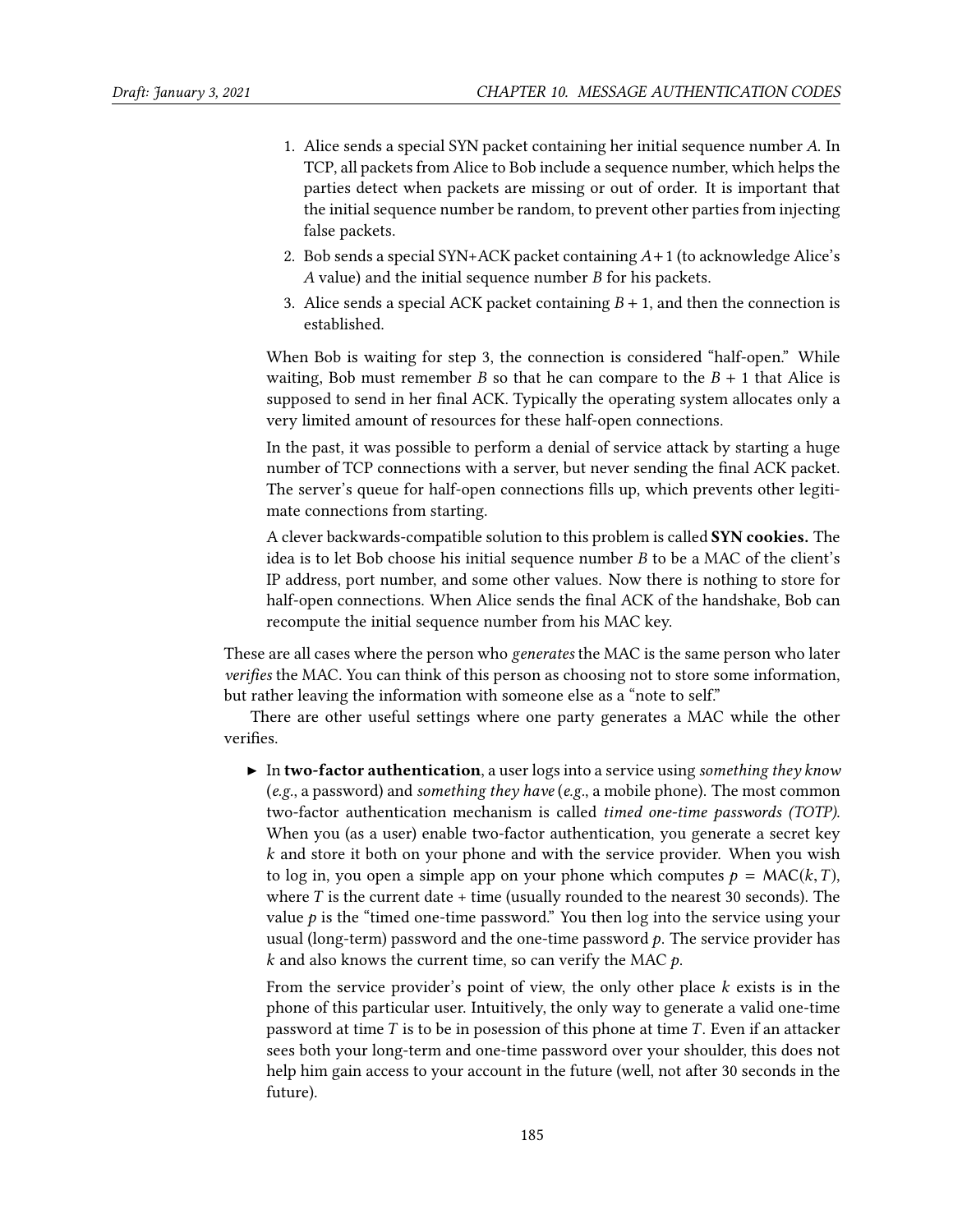# $\star$  10.2 A PRF is a MAC

The definition of a PRF says (more or less) that even if you've seen the output of the PRF on several chosen inputs, all other outputs look independently & uniformly random. Furthermore, uniformly chosen values are hard to guess, as long as they are sufficiently long (e.g.,  $\lambda$  bits).

In other words, after seeing some outputs of a PRF, any other PRF output will be hard to guess. This is exactly the intuitive property we require from a MAC. And indeed, we will prove in this section that a PRF is a secure MAC. While the claim makes intuitive sense, proving it formally is a little tedious. This is due to the fact that that in the MAC security game, the adversary can make many verification queries  $\text{CHECKTAG}(m, t)$  before asking to see the correct MAC of  $m$ . Dealing with this event is the source of all the technical difficulty in the proof.

We start with a technical claim that captures the idea that "if you can blindly guess at uniformly chosen values and can also ask to see the values, then it is hard to guess a random value before you have seen it."

Claim 10.3 The following two libraries are indistinguishable:

<span id="page-4-0"></span> $\mathcal{L}_{\text{guess-L}}$  $T \coloneqq$  empty assoc. array GUESS $(m \in \{0, 1\}^{in}, g \in \{0, 1\}^{\lambda})$ : if  $T[m]$  undefined:  $T[m] \leftarrow \{0, 1\}^{\lambda}$ return  $g \stackrel{?}{=} T[m]$ REVEAL $(m \in \{0, 1\}^m)$ :<br>if T[m] undefined. if  $T[m]$  undefined:  $T[m] \leftarrow \{0, 1\}^{\lambda}$ return  $T[m]$  $\mathcal{L}_{\text{guess-R}}$  $T \coloneqq \text{empty assoc. array}$ GUESS( $m \in \{0, 1\}^{in}, g \in \{0, 1\}^{\lambda}$ ): // returns false if  $T[m]$  undefined return  $g \stackrel{?}{=} T[m]$ REVEAL $(m \in \{0, 1\}^m)$ :<br>
if T[m] undefined. if  $T[m]$  undefined:  $T[m] \leftarrow \{0, 1\}^{\lambda}$ <br>turn  $T[m]$ return  $T[m]$ 

Both libraries maintain an associative array  $T$  whose values are sampled uniformly the first time they are needed. Calling programs can try to guess these values via the guess subroutine, or simply learn them via REVEAL. Note that the calling program can call GUESS $(m, \cdot)$ both *before and after* calling  $REVEL(Lm)$ .

Intuitively, since the values in T are  $\lambda$  bits long, it should be hard to guess  $T[m]$  before calling REVEAL(m). That is exactly what we formalize in  $\mathcal{L}_{\text{guess-R}}$ . In fact, this library doesn't bother to even choose  $T[m]$  until REVEAL(m) is called. All calls to GUESS(m, ·) made before the first call to  $REVEL(m)$  will return false.

Proof Let  $q$  be the number of queries that the calling program makes to guess. We will show that the libraries are indistinguishable with a hybrid sequence of the form:

$$
\mathcal{L}_{\text{guess-L}} \equiv \mathcal{L}_{\text{hyb-0}} \approx \mathcal{L}_{\text{hyb-1}} \approx \cdots \approx \mathcal{L}_{\text{hyb-q}} \equiv \mathcal{L}_{\text{guess-R}}
$$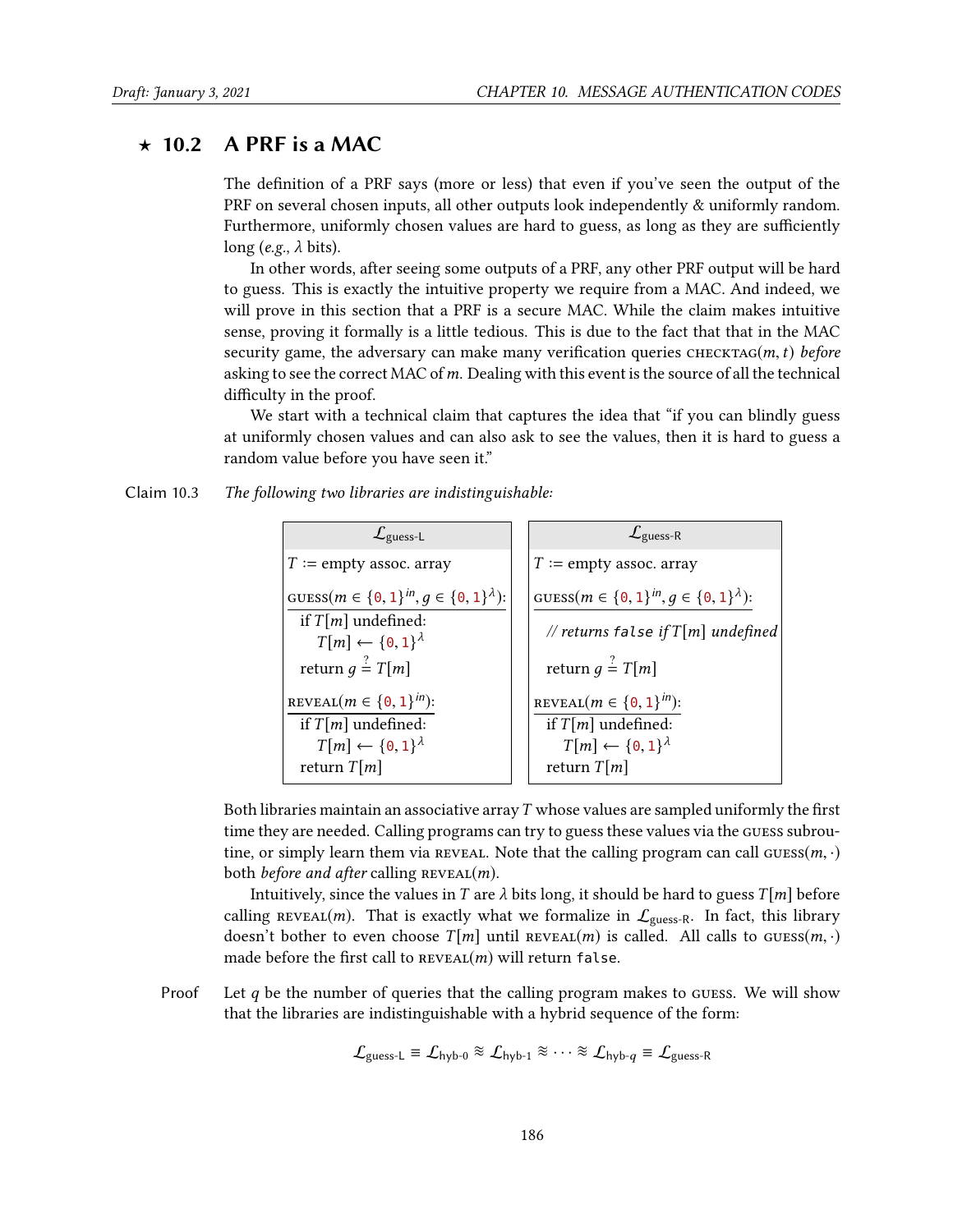The hth hybrid library in the sequence is defined as:

```
\mathcal{L}_{\mathsf{hyb-}h}count := 0T :=empty assoc. array
GUESs(m,q):count := count + 1if T[m] undefined and count > h :
      T[m] \leftarrow \{0, 1\}^{\lambda}return g \stackrel{?}{=} T[m]<br>// returns false
  // returns false if T[m] undefined
REVELAL(m):
  if T[m] undefined:
      T[m] \leftarrow \{0, 1\}^{\lambda}<br>turn T[m]return T[m]
```
This hybrid library behaves like  $\mathcal{L}_{\text{guess-R}}$  for the first h queries to GUESS, in the sense that it will always just return falsewhen  $T[m]$  is undefined. After h queries, it will behave like  $\mathcal{L}_{\text{guess-L}}$  by actually sampling  $T[m]$  in these cases.

In  $\mathcal{L}_{\text{hyb-0}}$ , the clause "*count* > 0" is always true so this clause can be removed from the if-condition. This modification results in  $\mathcal{L}_{\text{guess-L}}$ , so we have  $\mathcal{L}_{\text{guess-L}} \equiv \mathcal{L}_{\text{hyb-0}}$ .

In  $\mathcal{L}_{\text{hyb-}q}$ , the clause "count  $>q$ " in the if-statement is always false since the calling program makes only  $q$  queries. Removing the unreachable if-statement it results in  $\mathcal{L}_{\text{guess-R}}$ , so we have  $\mathcal{L}_{\text{guess-R}} \equiv \mathcal{L}_{\text{hyb-q}}$ .

It remains to show that  $\mathcal{L}_{\text{hyb-}h} \approx \mathcal{L}_{\text{hyb-(}h+1)}$  for all h. We can do so by rewriting these two libraries as follows:

```
\mathcal{L}_{\mathsf{hyb-}h}count := 0T :=empty assoc. array
GUESs(m,q):count := count + 1if T[m] undefined and count > h:
     T[m] \leftarrow \{0, 1\}^{\lambda}if q = T[m] and count = |h| + 1:
        bad := 1return g \stackrel{?}{=} T[m]<br>// returns false
  // returns false if T[m] undefined
REVELAL(m):
  if T[m] undefined:
     T[m] \leftarrow \{0, 1\}^{\lambda}<br>turn T[m]return T[m]\mathcal{L}_{\text{hyb}-(h+1)}count := 0T :=empty assoc. array
                                                      GUESS(m,q):count := count + 1if T[m] undefined and count > h:
                                                            T[m] \leftarrow \{0, 1\}^{\lambda}if q = T[m] and count = |h| + 1:
                                                               bad := 1; return falsereturn g \stackrel{?}{=} T[m]<br>// returns false
                                                        // returns false if T[m] undefined
                                                      REVELAL(m):
                                                        if T[m] undefined:
                                                            T[m] \leftarrow \{0, 1\}^{\lambda}<br>turn T[m]return T[m]
```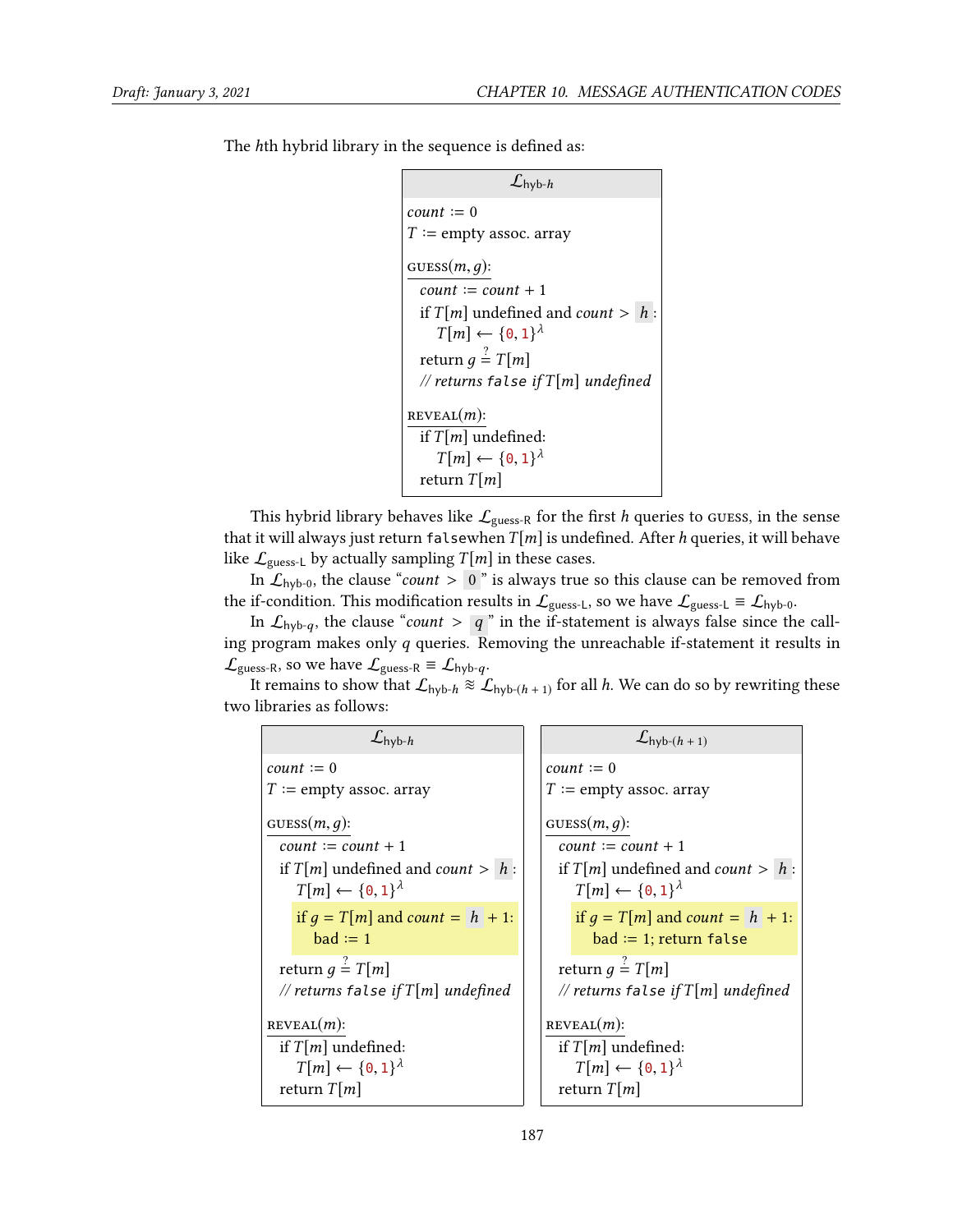The library on the left is equivalent to  $\mathcal{L}_{\text{hyb-}h}$  since the only change is the highlighted lines, which don't actually affect anything. In the library on the right, if  $T[m]$  is undefined during the first  $h + 1$  calls to GUESS, the subroutine will return false (either by avoiding the if-statement altogether or by triggering the highlighted lines). This matches the behavior of  $\mathcal{L}_{\text{hyb-(h+1)}}$ , except that the library shown above samples the value  $T[m]$  which in  $\mathcal{L}_{\text{hyb}-(h+1)}$  would not be sampled until the next call of the form GUESS $(m, \cdot)$  or REVEAL $(m)$ . But the method of sampling is the same, only the timing is different. This difference has no effect on the calling program.

So the two libraries above are indeed equivalent to  $\mathcal{L}_{\text{hyb-h}}$  and  $\mathcal{L}_{\text{hyb-(h+1)}}$ . They differ only in code that is reachable when  $bad = 1$ . From [Lemma 4.8,](#page--1-0) we know that these two libraries are indistinguishable if  $Pr[bad = 1]$  is negligible. In these libraries there is only one chance to set bad = 1, and that is by guessing/predicting uniform  $T[m]$  on the  $(h+1)$ th call to GUESS. This happens with probability  $1/2^{\lambda}$ , which is indeed negligible.

This shows that  $\mathcal{L}_{\text{hyb-}h} \approx \mathcal{L}_{\text{hyb-(}h+1)}$ , and completes the proof. ■

We now return to the problem of proving that a PRF is a MAC.

Claim 10.4 Let F be a secure PRF with input length in and output length out  $= \lambda$ . Then the scheme  $MAC(k, m) = F(k, m)$  is a secure MAC for message space  $\{0, 1\}^{in}$ .

Proof We show that  $\mathcal{L}_{\text{mac-real}}^F \approx \mathcal{L}_{\text{mac-fake}}^F$ , using a standard sequence of hybrids.

| $\mathcal{L}_{\textsf{mac-real}}^F$<br>$k \leftarrow \{0,1\}^{\lambda}$<br>$GETTAG(m)$ :<br>return $F(k, m)$<br>CHECKTAG $(m, t)$ :<br>return $t = F(k, m)$ |                                                                                                                                                                        | The starting point is the<br>$\mathcal{L}_{\text{mac-real}}$ library, with the<br>details of this MAC scheme<br>filled in.                     |
|-------------------------------------------------------------------------------------------------------------------------------------------------------------|------------------------------------------------------------------------------------------------------------------------------------------------------------------------|------------------------------------------------------------------------------------------------------------------------------------------------|
| $GETTAG(m)$ :<br>return $\text{LOOKUP}(m)$<br>CHECKTAG $(m, t)$ :<br>return $t = \frac{?}{\text{LOOKUP}(m)}$                                                | $\mathcal{L}_{\text{prf-real}}^F$<br>$k \leftarrow \{0, 1\}^{\lambda}$<br>$\Diamond$<br>LOOKUP $(x)$ :<br>return $F(k, x)$                                             | We have factored out the PRF<br>operations in terms of the li-<br>brary $\mathcal{L}_{\text{prf-real}}$ from the PRF se-<br>curity definition. |
| GETTAG(m):<br>return $\text{LOOKUP}(m)$<br>♦<br>CHECKTAG $(m, t)$ :<br>return $t =$ LOOKUP $(m)$                                                            | $\mathcal{L}_{\text{prf-rand}}^{F}$<br>$T \coloneqq$ empty assoc. array<br>LOOKUP $(x)$ :<br>if $T[x]$ undefined:<br>$T[x] \leftarrow \{0, 1\}^{out}$<br>return $T[x]$ | We have applied the PRF-<br>security of $F$ and replaced<br>$\mathcal{L}_{\text{prf-real}}$ with $\mathcal{L}_{\text{prf-random}}$ .           |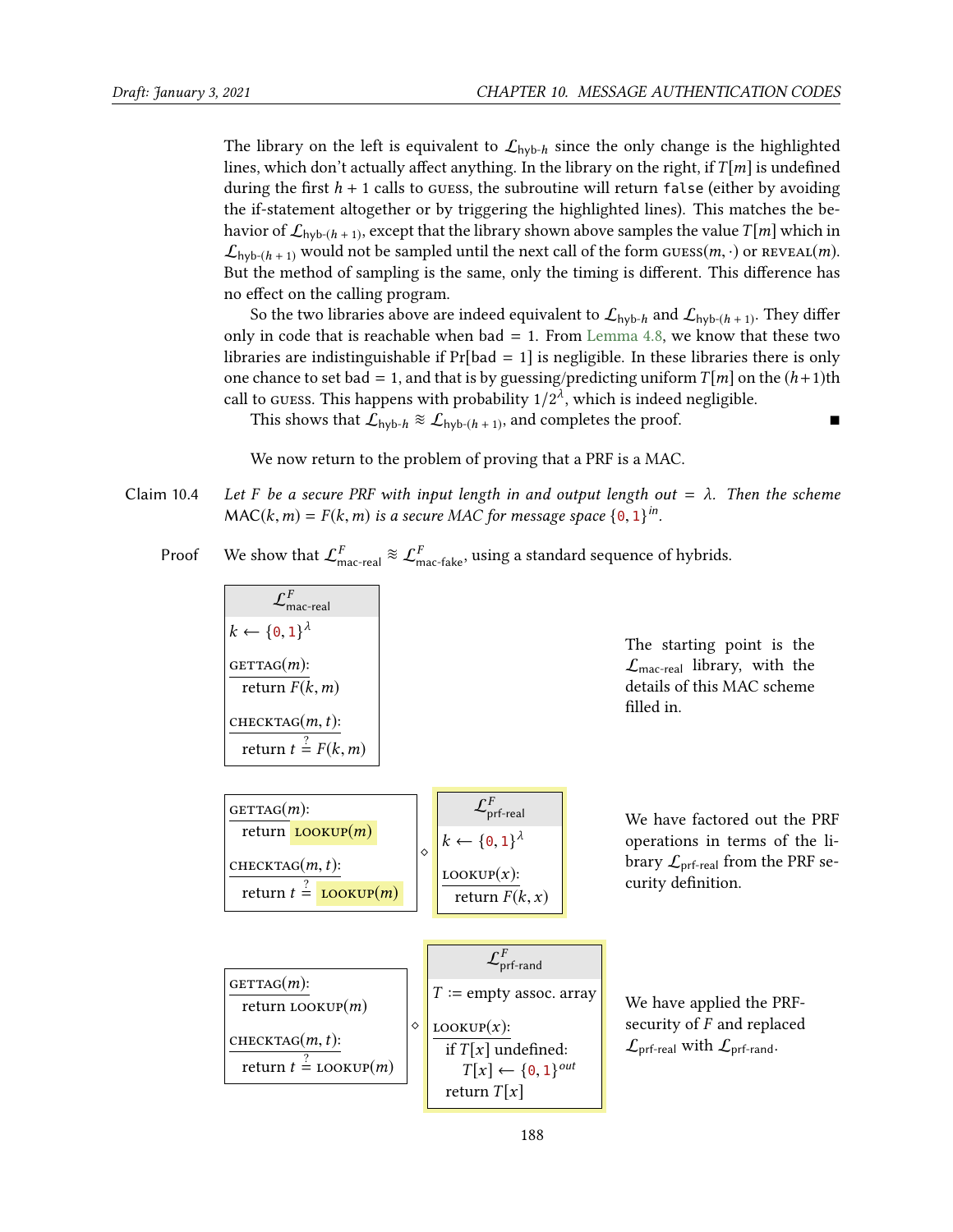

Consider the hybrid experiment above, and suppose the calling program makes a call to CHECKTAG( $m, t$ ). There are two cases:

- Gase 1: there was a previous call to  $GETAG(m)$ . In this case, the value  $T[m]$  is defined in  $\mathcal{L}_{\text{guess-R}}$  and  $(m, T[m])$  already exists in  $\mathcal{T}$ . In this case, the result of GUESS $(m, t)$ (and hence, of CHECKTAG(*m*, *t*)) will be  $t \stackrel{?}{=} T[m]$ .
- $\triangleright$  Case 2: there was no previous call to GETTAG(*m*). Then there is no value of the form  $(m, \star)$  in  $\mathcal T$ . Furthermore,  $T[m]$  is undefined in  $\mathcal L_{\text{guess-R}}$ . The call to GUESS $(m, t)$  will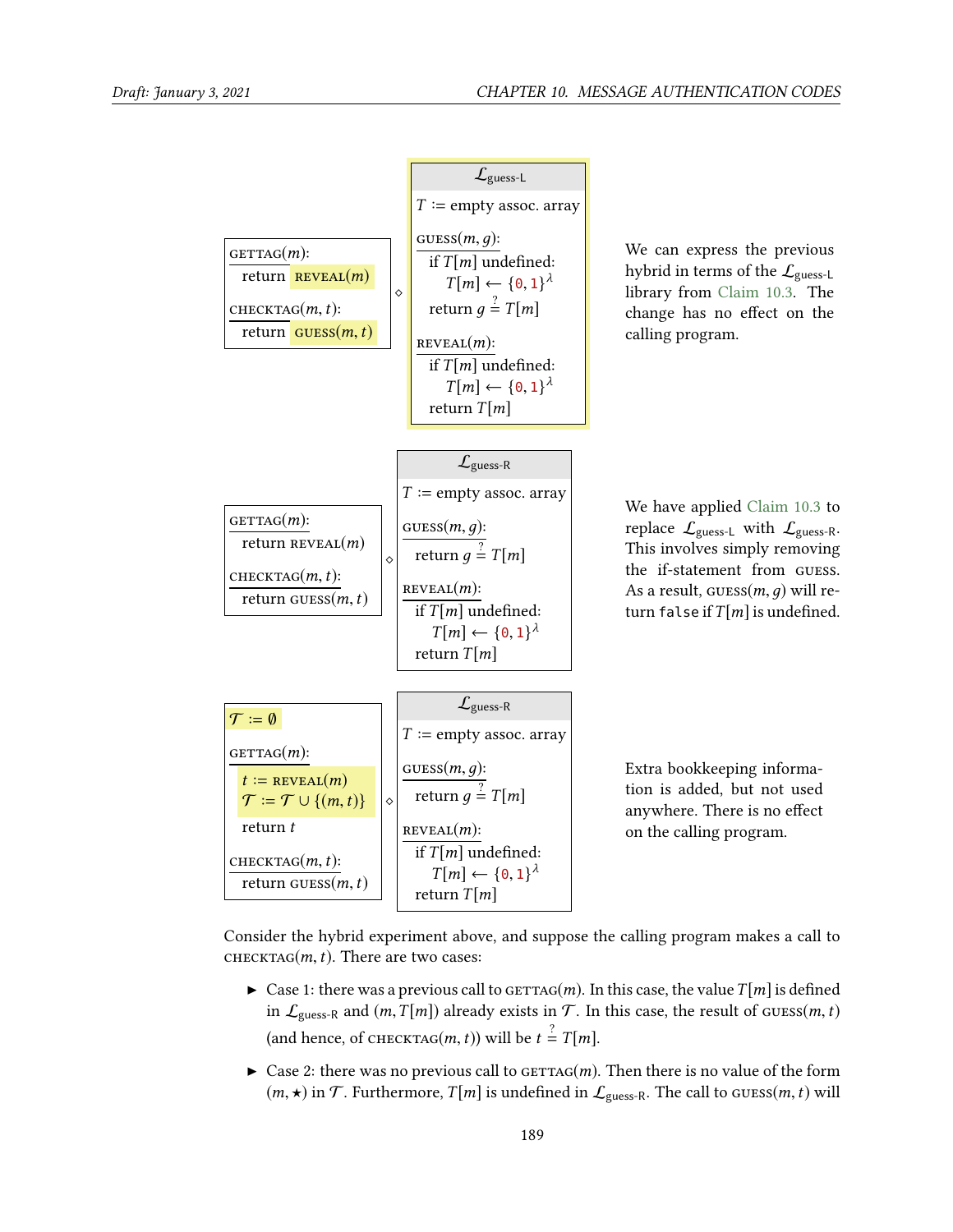return false, and so will the call to CHECKTAG( $m, t$ ) that we consider.

In both cases, the result of CHECKTAG(m, t) is true if and only if  $(m, t) \in \mathcal{T}$ .

| $\mathcal{T} \coloneqq \emptyset$<br>$GETTAG(m)$ :<br>$t := \text{REVEAL}(m)$<br>$\mathcal{T} := \mathcal{T} \cup \{(m, t)\}\$<br>return t<br>CHECKTAG $(m, t)$ :<br>return $(m, t) \stackrel{?}{\in} \mathcal{T}$ | $\mathcal{L}_{\text{guess-R}}$<br>$T \coloneqq$ empty assoc. array<br>GUESS $(m, g)$ :<br>return $g = T[m]$<br>$\Diamond$<br>$REVELAL(m)$ :<br>if $T[m]$ undefined:<br>$T[m] \leftarrow \{0,1\}^{\lambda}$<br>return $T[m]$ | We have modified CHECKTAG ac-<br>cording to the discussion above.                                                                                                                                                                          |
|--------------------------------------------------------------------------------------------------------------------------------------------------------------------------------------------------------------------|-----------------------------------------------------------------------------------------------------------------------------------------------------------------------------------------------------------------------------|--------------------------------------------------------------------------------------------------------------------------------------------------------------------------------------------------------------------------------------------|
| $\mathcal{T} := \emptyset$<br>GETTAG $(m)$ :<br>$t \coloneqq \text{LOOKUP (m)}$<br>$\mathcal{T} \coloneqq \mathcal{T} \cup \{(m, t)\}\$<br>return t<br>CHECKTAG $(m, t)$ :<br>return $(m, t) \in \mathcal{T}$      | $\mathcal{L}_{\mathsf{prf-rand}}^F$<br>$T \coloneqq$ empty assoc. array<br>LOOKUP $(x)$ :<br>if $T[x]$ undefined:<br>$T[x] \leftarrow \{0, 1\}^{out}$<br>return $T[x]$                                                      | In the previous hybrid, the GUESS<br>subroutine is never called. Remov-<br>ing that unused subroutine and re-<br>naming REVEAL to LOOKUP results in<br>the $\mathcal{L}_{\text{prf-ideal}}$ library from the PRF se-<br>curity definition. |
| $\mathcal{T} \coloneqq \emptyset$<br>$GETTAG(m)$ :<br>$t := \text{LOOKUP}(m)$<br>$\mathcal{T} := \mathcal{T} \cup \{(m, t)\}\;$<br>return t<br>CHECKTAG $(m, t)$ :<br>return $(m, t) \in \mathcal{T}$              | $\mathcal{L}_{\text{prf-real}}^F$<br>$k \leftarrow \{0,1\}^{\lambda}$<br>LOOKUP $(x)$ :<br>return $F(k, x)$                                                                                                                 | We have applied the PRF security<br>of <i>F</i> again, replacing $\mathcal{L}_{\text{prf-ideal}}$ with<br>$\mathcal{L}_{\text{prf-real}}$ .                                                                                                |

Inlining  $\mathcal{L}_{\sf prf\text{-}real}$  in the final hybrid, we see that the result is exactly  $\mathcal{L}_{\sf mac\text{-}fake}^F.$  Hence, we have shown that  $\mathcal{L}_{\text{mac-real}}^F \approx \mathcal{L}_{\text{mac-fake}}^F$ , which completes the proof. ■

## Discussion

If PRFs are MACs, why do we even need a definition for MACs? The simplest answer to this question is that the concepts of PRF and MAC are indeed different:

 $\triangleright$  Not every PRF is a MAC. Only sufficiently long random values are hard to guess, so only PRFs with long outputs (out  $\ge \lambda$ ) are MACs. It is perfectly reasonable to consider a PRF with short outputs.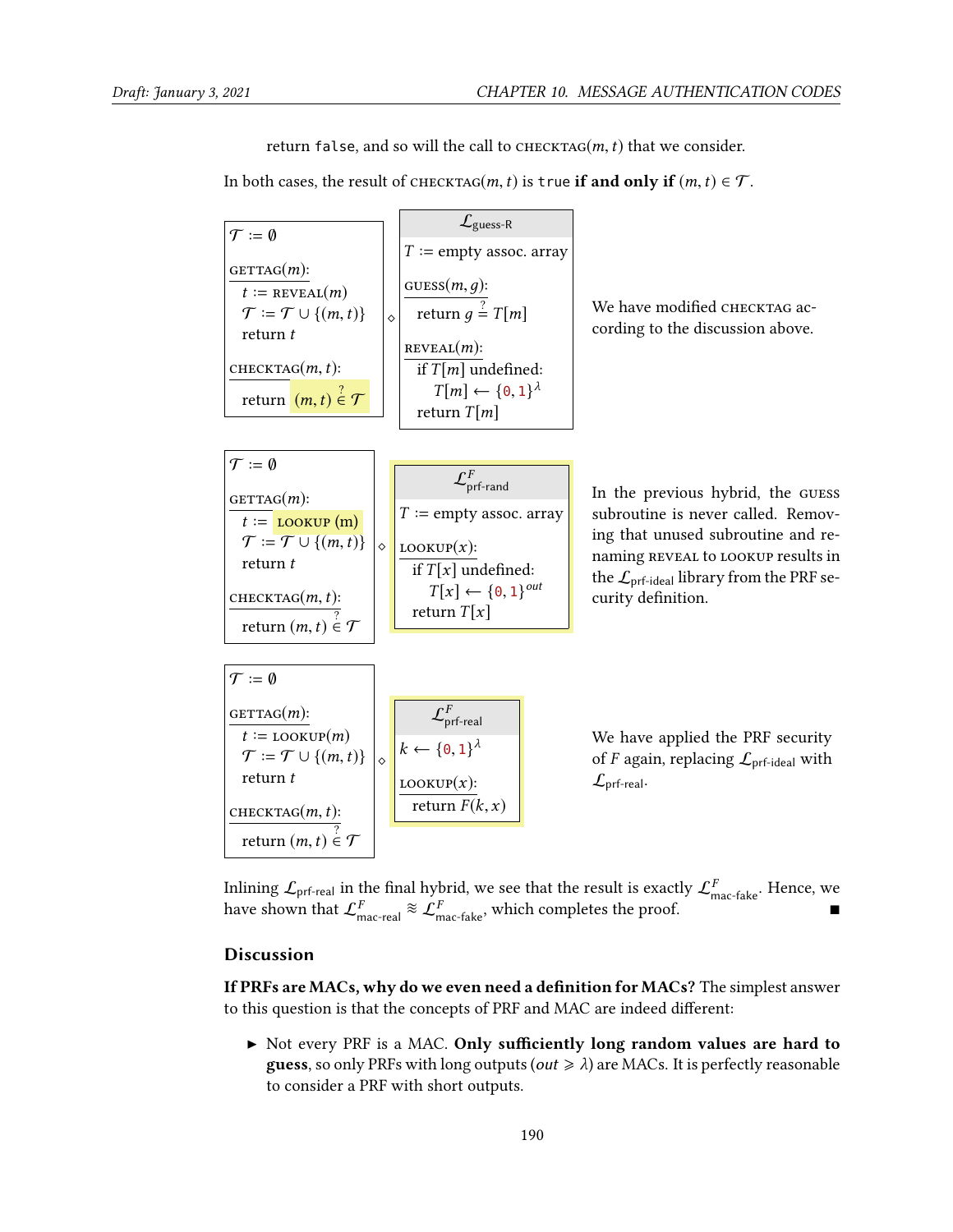$\triangleright$  Not every MAC is a PRF. Just like not every encryption scheme has pseudorandom ciphertexts, not every MAC scheme has pseudorandom tags. Imagine taking a secure MAC scheme and modifying it as  $MAC'(k, m) = MAC(k, m) || \theta^{\lambda}$ . Adding 0s to<br>every tog prevents the tags from looking pseudorandom, but does not make the tags every tag prevents the tags from looking pseudorandom, but does not make the tags any easier to guess. Something doesn't have to be uniformly random in order to be hard to guess.

It is true that in the vast majority of cases we will encounter MAC schemes with random tags, and PRFs with long outputs (*out*  $\ge \lambda$ ). But it is good practice to know whether you really need something that is *pseudorandom* or *hard to guess*.

# 10.3 MACs for Long Messages

Using a PRF as a MAC is useful only for short, fixed-length messages, since most PRFs that exist in practice are limited to such inputs. Can we somehow extend a PRF to construct a MAC scheme for long messages, similar to how we used block cipher modes to construct encryption for long messages?

## How NOT to do it

To understand the challenges of constructing a MAC for long messages, we first explore some approaches that *don't* work. The things that can go wrong in an insecure MAC are quite different in character to the things that can go wrong in a block cipher mode, so pay attention closely!

Example Let F be a PRF with in = out =  $\lambda$ . Below is a MAC approach for messages of length 2 $\lambda$ . It is inspired by ECB mode, so you know it's going to be a disaster:

| ECBMAC $(k, m_1    m_2)$ : |  |
|----------------------------|--|
| $t_1 := F(k, m_1)$         |  |
| $t_2 := F(k, m_2)$         |  |
| return $t_1$    $t_2$      |  |
|                            |  |

One problem with this approach is that, although the PRF authenticates each block  $m_1, m_2$ individually, it does nothing to authenticate that  $m_1$  is the first block but  $m_2$  is the second one. Translating this observation into an attack, an adversary can ask for the MAC tag of  $m_1 || m_2$ and then predict/forge the tag for  $m_2 || m_1$ :

| $\mathcal{A}$ :                                                                                                                                   |
|---------------------------------------------------------------------------------------------------------------------------------------------------|
| $  t_1  t_2 := \texttt{GETTAG}(\mathbf{\Theta}^{\lambda}  \mathbf{1}^{\lambda})$<br>return CHECKTAG $(1^{\lambda} \ \theta^{\lambda}, t_2\  t_1)$ |

When A is linked to  $\mathcal{L}_{\text{mac-real}}$ , it always return true, since we can tell that  $t_2 || t_1$  is indeed the valid tag for  $1^{\lambda}$  || $0^{\lambda}$ . When A is linked to  $\mathcal{L}_{\text{mac-fake}}$ , it always return false, since the calling program never called GETTAG with input  $1^{\lambda} \| 0^{\lambda}$ . Hence, A distinguishes the libraries with advantage 1.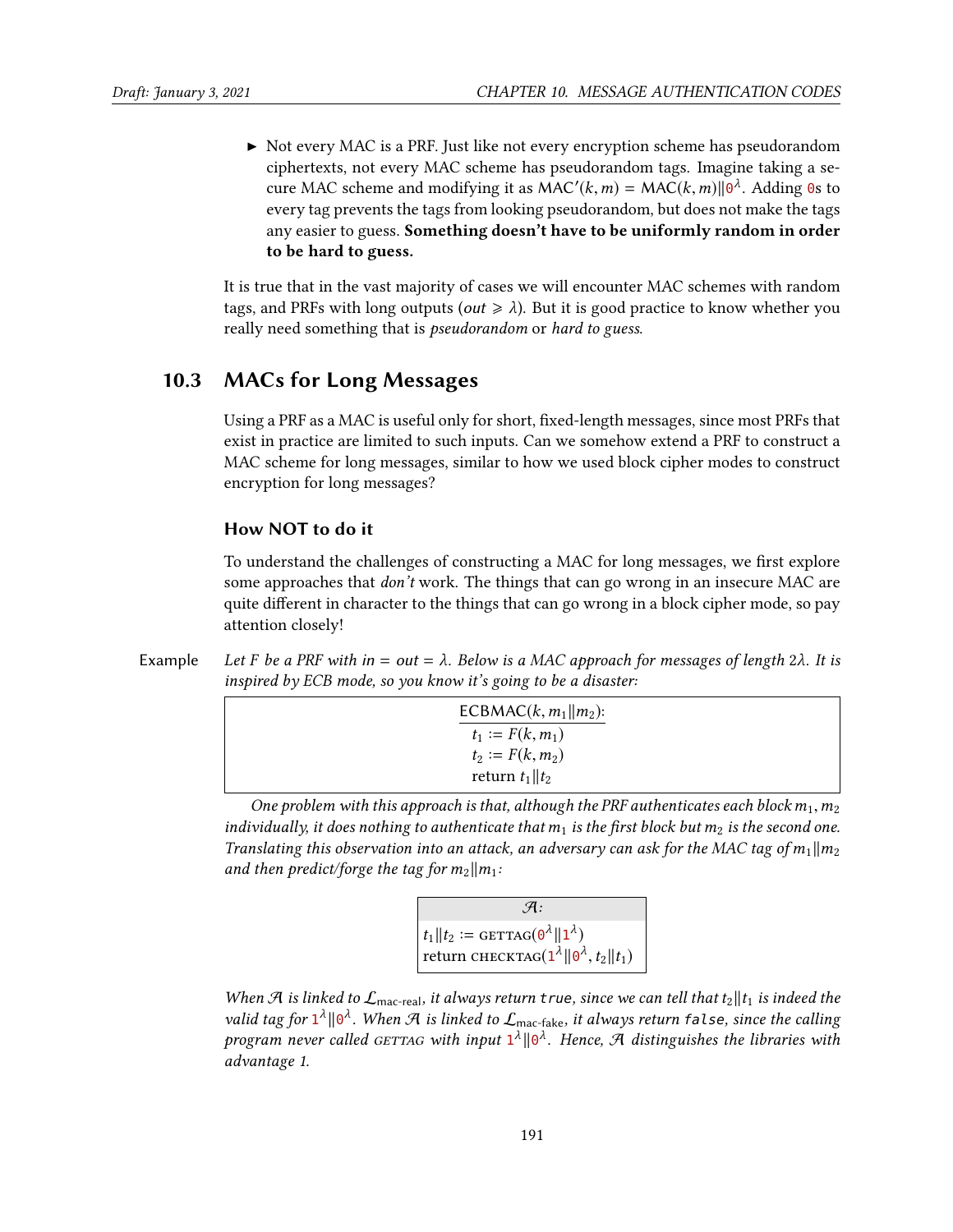This silly MAC construction treats both  $m_1$  and  $m_2$  identically, and an obvious way to try to fix the problem is to treat the different blocks differently somehow:

Example Let F be a PRF with in  $= \lambda + 1$  and out  $= \lambda$ . Below is another MAC approach for messages of length <sup>2</sup>λ:

| $ECB++MAC(k, m_1    m_2):$ |
|----------------------------|
| $t_1 := F(k, 0  m_1)$      |
| $t_2 := F(k, 1  m_2)$      |
| return $t_1$    $t_2$      |
|                            |

This MAC construction does better, as it treats the two message blocks  $m_1$  and  $m_2$  differently. Certainly the previous attack of swapping the order of  $m_1$  and  $m_2$  doesn't work anymore. (Can you see why?)

The construction authenticates (in some sense) the fact that  $m_1$  is the first message block, and  $m_2$  is the second block. However, this construction doesn't authenticate the fact that this particular  $m_1$  and  $m_2$  belong together. More concretely, we can "mix and match" blocks of the tag corresponding to different messages:

> $\mathcal{A}$ :  $t_1$ || $t_2$  := GETTAG( $\theta^{2\lambda}$ )<br>  $t'$ || $t'$  := GETTAG( $1^{2\lambda}$ ) t  $\lim_{t \to 1} |t_2| := \text{GETTAG}(1^{2\lambda})$ return checktag $(0^{\lambda} \| 1^{\lambda}, t_1 \| t_2^{\prime})$

In this attack, we combine the  $t_1$  block from the first tag and the  $t_2$  block from the second tag.

We are starting to see the challenges involved in constructing a MAC scheme for long messages. A secure MAC should authenticate each message block, the order of the message blocks, and the fact that these particular message blocks are appearing in a single message. In short, it must authenticate the entirety of the message.

Think about how authentication is significantly different than privacy/hiding in this respect. At least for CPA security, we can hide an entire plaintext by hiding each individual piece of the plaintext separately (encrypting it with a CPA-secure encryption). Authentication is fundamentally different.

#### How to do it: CBC-MAC

We have seen some insecure ways to construct a MAC for longer messages. Now let's see a secure way. A common approach to constructing a MAC for long messages involves the CBC block cipher mode.

Construction 10.5 (CBC-MAC) Let F be a PRF with in = out =  $\lambda$ . CBC-MAC refers to the following MAC scheme: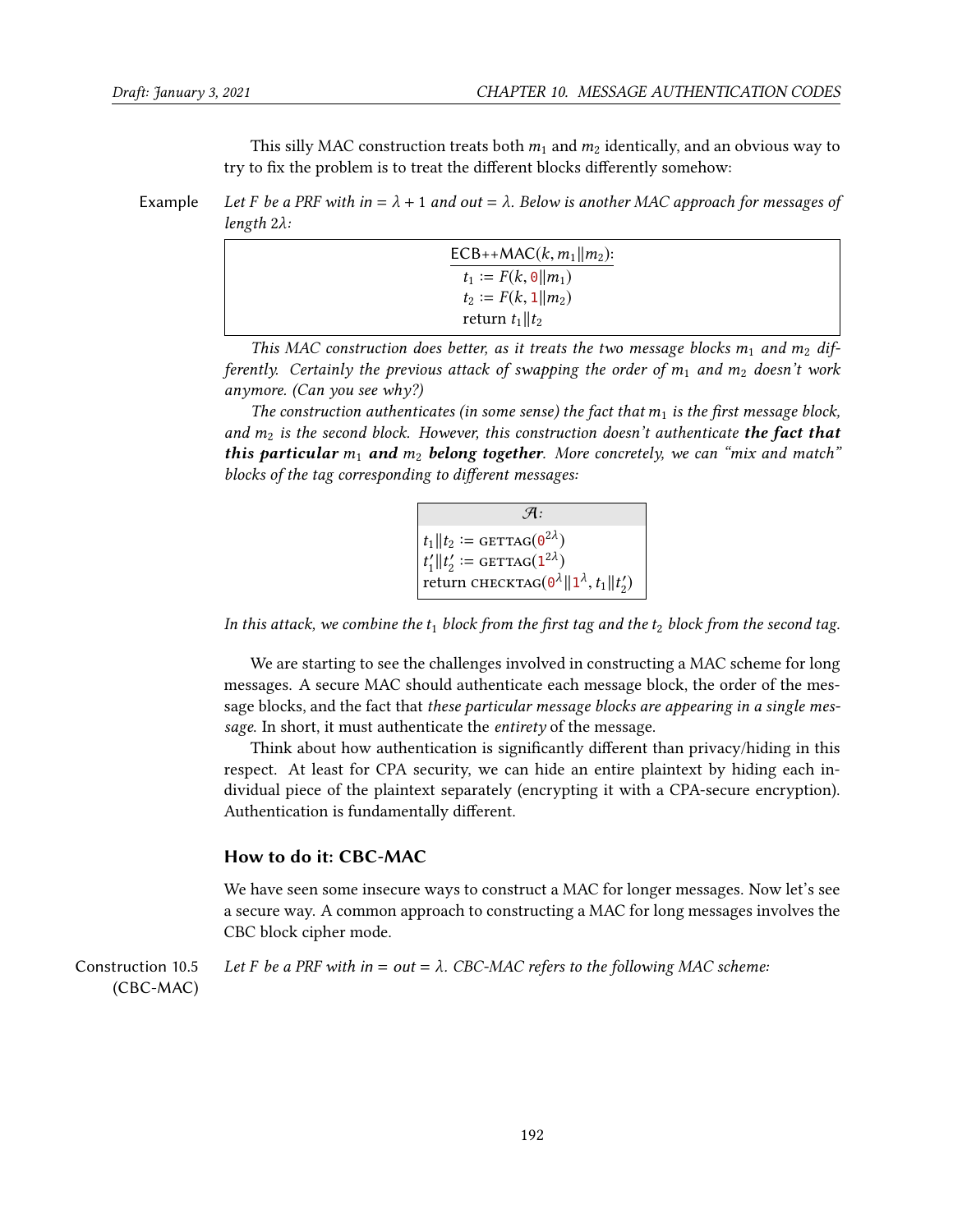

Unlike CBC encryption, CBC-MAC uses no initialization vector (or, you can think of it as using the all-zeroes IV), and it outputs only the last block.

Theorem 10.6 If F is a secure PRF with in = out =  $\lambda$ , then for any fixed  $\ell$ , CBC-MAC is a secure MAC when used with message space  $M = \{0, 1\}^{\lambda \ell}$ .

> Pay close attention to the security statement. It says that if you only ever authenticate 4-block messages, CBC-MAC is secure. If you only ever authenticate 24-block messages, CBC-MAC is secure. However, if you want to authenticate both 4-block and 24-block messages (i.e., under the same key), then CBC-MAC is not secure. In particular, seeing the CBC-MAC of several 4-block messages allows an attacker to generate a forgery of a 24-block message. The exercises explore this property.

## More Robust CBC-MAC

If CBC-MAC is so fragile, is there a way to extend it to work for messages of mixed lengths? One approach is called ECBC-MAC, and is shown below. It works by treating the last block differently  $-$  specifically, it uses an independent PRF key for the last block in the CBC chain.



Theorem 10.8 If F is a secure PRF with in = out =  $\lambda$ , then ECBC-MAC is a secure MAC for message space  $M = (\{0, 1\}^{\lambda})^*$ .

> In other words, ECBC-MAC is safe to use with messages of any length (that is a multiple of the block length).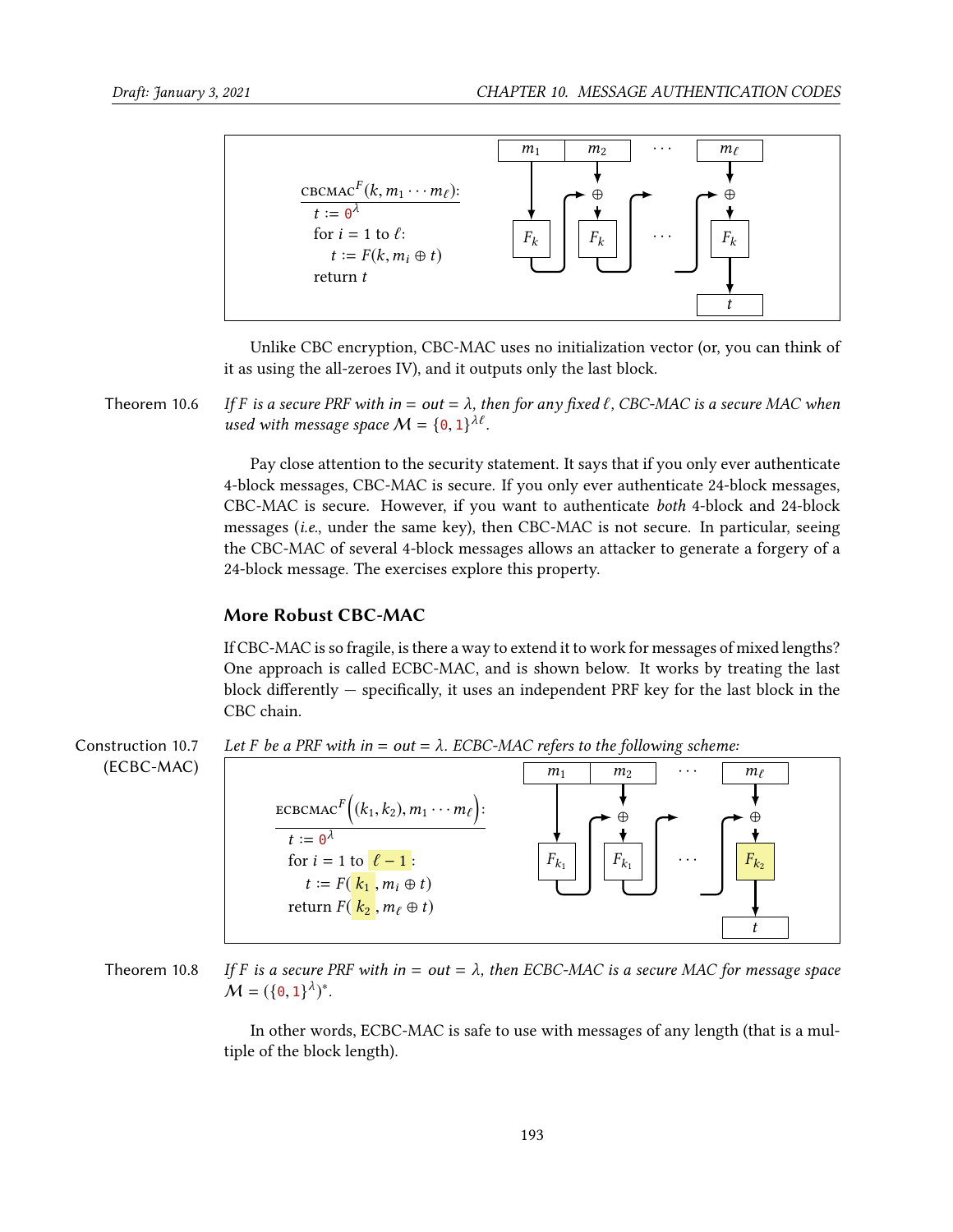To extend ECBC-MAC to messages of any length (not necessarily a multiple of the block length), one can use a padding scheme as in the case of encryption.<sup>[1](#page-12-0)</sup>

## 10.4 Encrypt-Then-MAC

Our motivation for studying MACs is that they seem useful in constructing a CCA-secure encryption scheme. The idea is to add a MAC to a CPA-secure encryption scheme. The decryption algorithm can raise an error if the MAC is invalid, thereby ensuring that adversarially-generated (or adversarially-modified) ciphertexts are not accepted. There are several natural ways to combine a MAC and encryption scheme, but not all are secure! (See the exercises.) The safest way is known as encrypt-then-MAC:

Construction 10.9 (Enc-then-MAC) Let E denote an encryption scheme, and M denote a MAC scheme where  $E.C \subseteq M.M$  (i.e., the MAC scheme is capable of generating MACs of ciphertexts in the E scheme). Then let EtM denote the encrypt-then-MAC construction given below:

<span id="page-12-1"></span>

| $K = E.K \times M.K$<br>$M = E.M$<br>$C = E.C \times M.T$ | $Enc((k_e, k_m), m)$ :<br>$c \coloneqq E$ . Enc $(k_e, m)$<br>$t \coloneqq M.MAC(k_m, c)$<br>return $(c, t)$ |
|-----------------------------------------------------------|--------------------------------------------------------------------------------------------------------------|
| KeyGen:                                                   | $Dec((k_e, k_m), (c, t))$ :                                                                                  |
| $k_e \leftarrow E$ .KeyGen                                | if $t \neq M$ .MAC $(k_m, c)$ :                                                                              |
| $k_m \leftarrow M$ . Key Gen                              | return err                                                                                                   |
| return $(k_e, k_m)$                                       | return E.Dec( $k_e$ , c)                                                                                     |

Importantly, the scheme computes a MAC of the CPA ciphertext, and not of the plaintext! The result is a CCA-secure encryption scheme:

Claim 10.10 If E has CPA security and M is a secure MAC, then EtM [\(Construction 10.9\)](#page-12-1) has CCA security.

Proof As usual, we prove the claim with a sequence of hybrid libraries:

<span id="page-12-0"></span><sup>&</sup>lt;sup>1</sup>Note that if the message is already a multiple of the block length, then padding adds an extra block. There exist clever ways to avoid an extra padding block in the case of MACs, which we don't discuss further.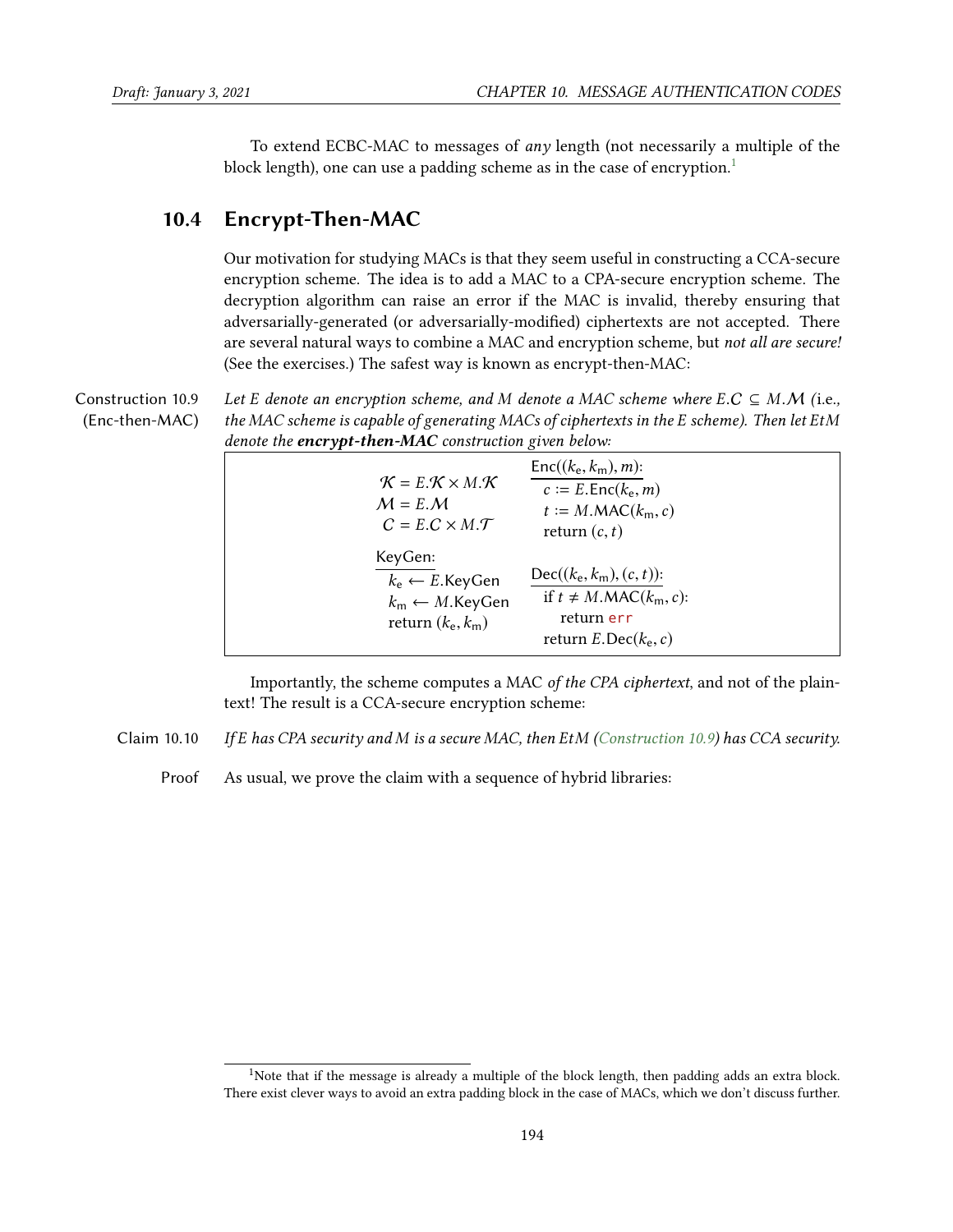| $\mathcal{L}_{cc}^{EtM}$                                                     |
|------------------------------------------------------------------------------|
| $k_{\rm e} \leftarrow E$ .KeyGen<br>$k_m \leftarrow M$ .KeyGen               |
| $S := \emptyset$                                                             |
| EAVESDROP $(m_L, m_R)$ :<br>if $ m_L  \neq  m_R $<br>return null             |
| $c := E$ . Enc $(k_e, m_L)$<br>$t \leftarrow M.MAC(k_m, c)$                  |
| $S \coloneqq S \cup \{ (c, t) \}$<br>return $(c, t)$                         |
| $DEC(c, t)$ :<br>if $(c, t) \in S$ return null                               |
| if $t \neq M$ .MAC $(k_m, c)$ :<br>return err<br>return $E$ .Dec( $k_e, c$ ) |
|                                                                              |

The starting point is  $\mathcal{L}^{EtM}_{\text{cca-L}}$ , shown here with the details of the encrypt-then-MAC construction highlighted. Our goal is to eventually swap  $m<sub>L</sub>$  with  $m<sub>R</sub>$ . But the CPA security of E should allow us to do just that, so what's the catch?

To apply the CPA-security of E, we must factor out the relevant call to E.Enc in terms of the CPA library  $\mathcal{L}_{\text{cpa-L}}^E$ . This means that k becomes private to the  $\mathcal{L}_{\text{cpa-L}}$ . library, But k means that  $k_e$  becomes private to the  $\mathcal{L}_{\text{cpa-L}}$  library. But  $k_e$ is also used in the last line of the library as  $E.$  Dec( $k_e$ , c). The CPA security library for E provides no way to carry out such E.Dec statements!

 $k_e \leftarrow E$ .KeyGen  $S := \emptyset$ EAVESDROP $(m_L, m_R)$ : if  $|m_L | \neq |m_R |$ return null  $c := E$ .Enc( $k_e, m_L$ )  $t := \text{GETTAG}(c)$  $S \coloneqq S \cup \{(c,t)\}\;$ return  $(c, t)$  $DEC(c,t):$ if  $(c, t) \in \mathcal{S}$ return null if not CHECKTAG $(c, t)$ : return err return  $E$ .Dec( $k_e, c$ )

 $\Diamond$ 

 $\mathcal{L}^{M}_{\text{mac-real}}$  $k_m \leftarrow M$ .KeyGen  $GETTAG(c):$ return  $M.MAC(k_m, c)$ CHECKTAG $(c, t)$ : return  $t \stackrel{?}{=} M.MAC(k_m, c)$ 

The operations of the MAC scheme have been factored out in terms of  $\mathcal{L}^M_{\text{mac-real}}$ . Notably, in the DEC subroutine the condition " $t \neq M.MAC(k_M,c)$ " has been replaced with "not CHECKTAG $(c, t)$ ."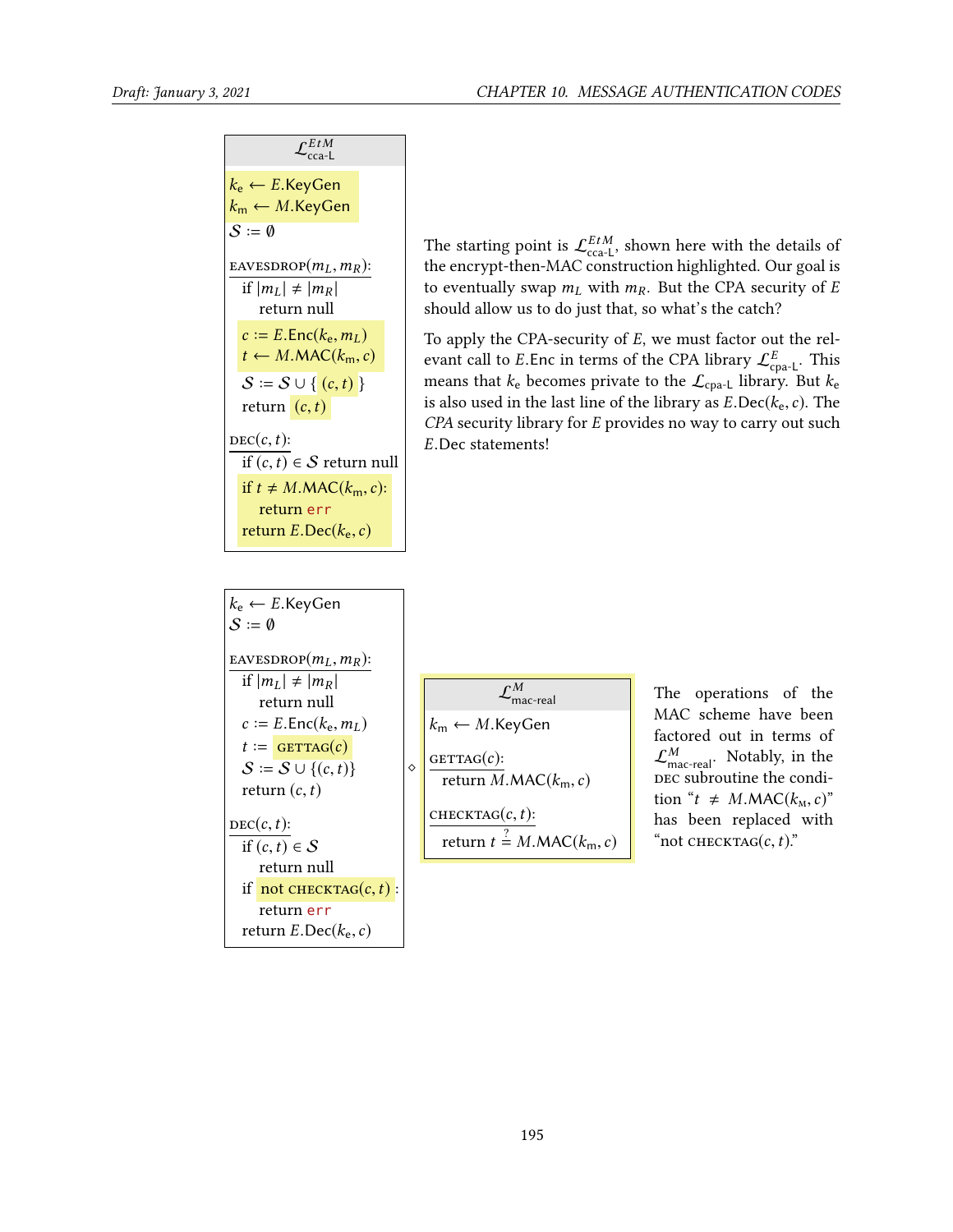| $k_e \leftarrow E$ .KeyGen                                                         |                                                                             |
|------------------------------------------------------------------------------------|-----------------------------------------------------------------------------|
| $S \coloneqq \emptyset$                                                            |                                                                             |
| EAVESDROP $(m_L, m_R)$ :<br>if $ m_L  \neq  m_R $                                  | $\int M$<br>iac-fake                                                        |
| return null<br>$c \coloneqq E$ . Enc $(k_e, m_l)$                                  | $k_m \leftarrow M$ .KeyGen<br>$\mathcal{T} := \emptyset$                    |
| $t \coloneqq$ GETTAG $(c)$<br>$\mathcal{S} \coloneqq \mathcal{S} \cup \{(c, t)\}\$ | $GETTAG(c)$ :<br>♦                                                          |
| return $(c, t)$                                                                    | $t \coloneqq M.MAC(k_m, c)$<br>$\mathcal{T} := \mathcal{T} \cup \{(c,t)\}\$ |
| $DEC(c, t)$ :                                                                      | return t                                                                    |
| if $(c, t) \in \mathcal{S}$<br>return null<br>if not CHECKTAG $(c, t)$ :           | CHECKTA $C(e, t)$<br>return $(c, t) \in \mathcal{T}$                        |
| return err                                                                         |                                                                             |
| return $E$ .Dec( $k_e$ , c)                                                        |                                                                             |

We have applied the security of the MAC scheme, and replaced  $\mathcal{L}_{\text{mac-real}}$ with  $\mathcal{L}_{\text{mac-fake}}$ .

 $k_e \leftarrow E$ .KeyGen  $k_m \leftarrow M$ .KeyGen  $\mathcal{T} := \emptyset$  $S \coloneqq \emptyset$  $EAVESDROP(m<sub>L</sub>,m<sub>R</sub>)$ : if  $|m_L | \neq |m_R|$ return null  $c := E$ .Enc $(k_e, m_L)$  $t := M.MAC(k_m, c)$  $\mathcal{T} := \mathcal{T} \cup \{(c,t)\}$  $\mathcal{S} \coloneqq \mathcal{S} \cup \{(c,t)\}$ return  $(c, t)$  $\text{DEC}(c,t)$ : if  $(c, t) \in \mathcal{S}$ return null if  $(c, t) \notin \mathcal{T}$ : return err return  $E$ .Dec( $k_e, c$ )

We have inlined the  $\mathcal{L}_{\text{mac-fake}}$  library. This library keeps track of a set  $S$  of values for the purpose of the CCA interface, but also a set  $\mathcal T$  of values for the purposes of the MAC. However, it is clear from the code of this library that  $S$  and  $T$  always have the same contents.

Therefore, the two conditions " $(c, t) \in S$ " and " $(c, t) \notin T$ " in the DEC subroutine are exhaustive! The final line of DEC is unreachable. This hybrid highlights the intuitive idea that an adversary can either query DEC with a ciphertext generated by EAVESDROP (the  $(c, t) \in S$  case) — in which case the response is null — or with a different ciphertext  $-$  in which case the response will be err since the MAC will not verify.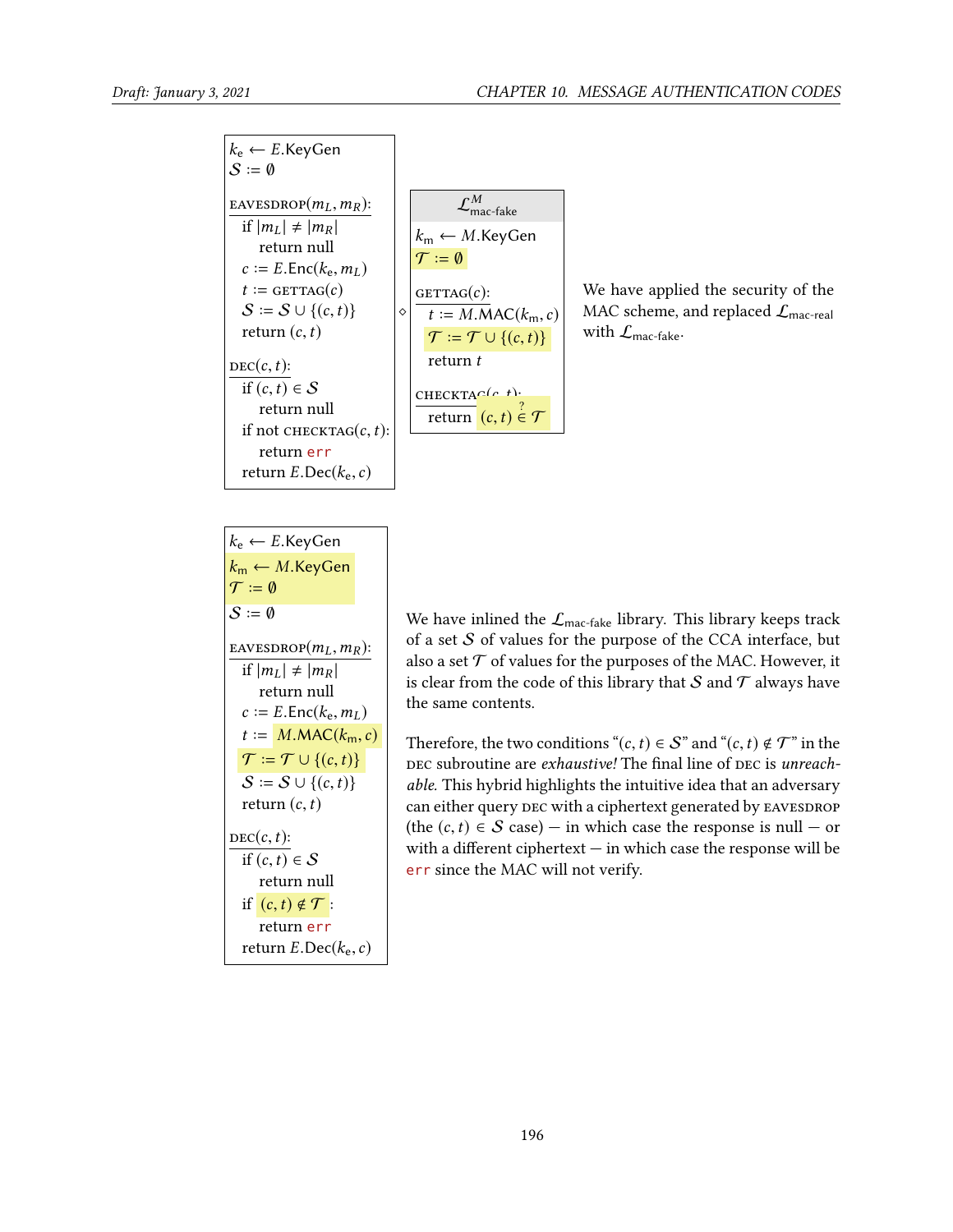$k_e \leftarrow E$ .KeyGen  $k_m \leftarrow M$ .KeyGen  $S \coloneqq \emptyset$ EAVESDROP $(m_L, m_R)$ : if  $|m_L | \neq |m_R|$ return null  $c \coloneqq E$ . Enc $(k_e, m_L)$  $t := M.MAC(k_m, c)$  $S \coloneqq S \cup \{(c, t)\}\;$ return  $(c, t)$  $\text{DEC}(c,t)$ : if  $(c, t) \in \mathcal{S}$ return null if  $(c, t) \notin S$ : return err // unreachable

The unreachable statement has been removed and the redundant variables S and  $\mathcal T$  have been unified. Note that this hybrid library never uses E.Dec, making it possible to express its use of the *E* encryption scheme in terms of  $\mathcal{L}_{\text{cpa-L}}$ .



The statements involving the encryption scheme E have been factored out in terms of  $\mathcal{L}_{\text{cpa-L}}$ .

We have now reached the half-way point of the proof. The proof proceeds by replacing  $\mathcal{L}_{\text{cpa-L}}$  with  $\mathcal{L}_{\text{cpa-R}}$  (so that  $m_R$  rather than  $m_L$  is encrypted), applying the same modifications as before (but in reverse order), to finally arrive at  $\mathcal{L}_{\text{cca-R}}$ . The repetitive details have been omitted, but we mention that when listing the same steps in reverse, the changes appear very bizarre indeed. For instance, we add an unreachable statement to the DEC subroutine; we create a redundant variable  $\mathcal T$  whose contents are the same as  $S$ ; we mysteriously change one instance of S (the condition of the second if-statement in DEC) to refer to the other variable  $\mathcal T$ . Of course, all of this is so that we can factor out the statements referring to the MAC scheme (along with  $\mathcal{T}$ ) in terms of  $\mathcal{L}_{\text{mac-fake}}$  and finally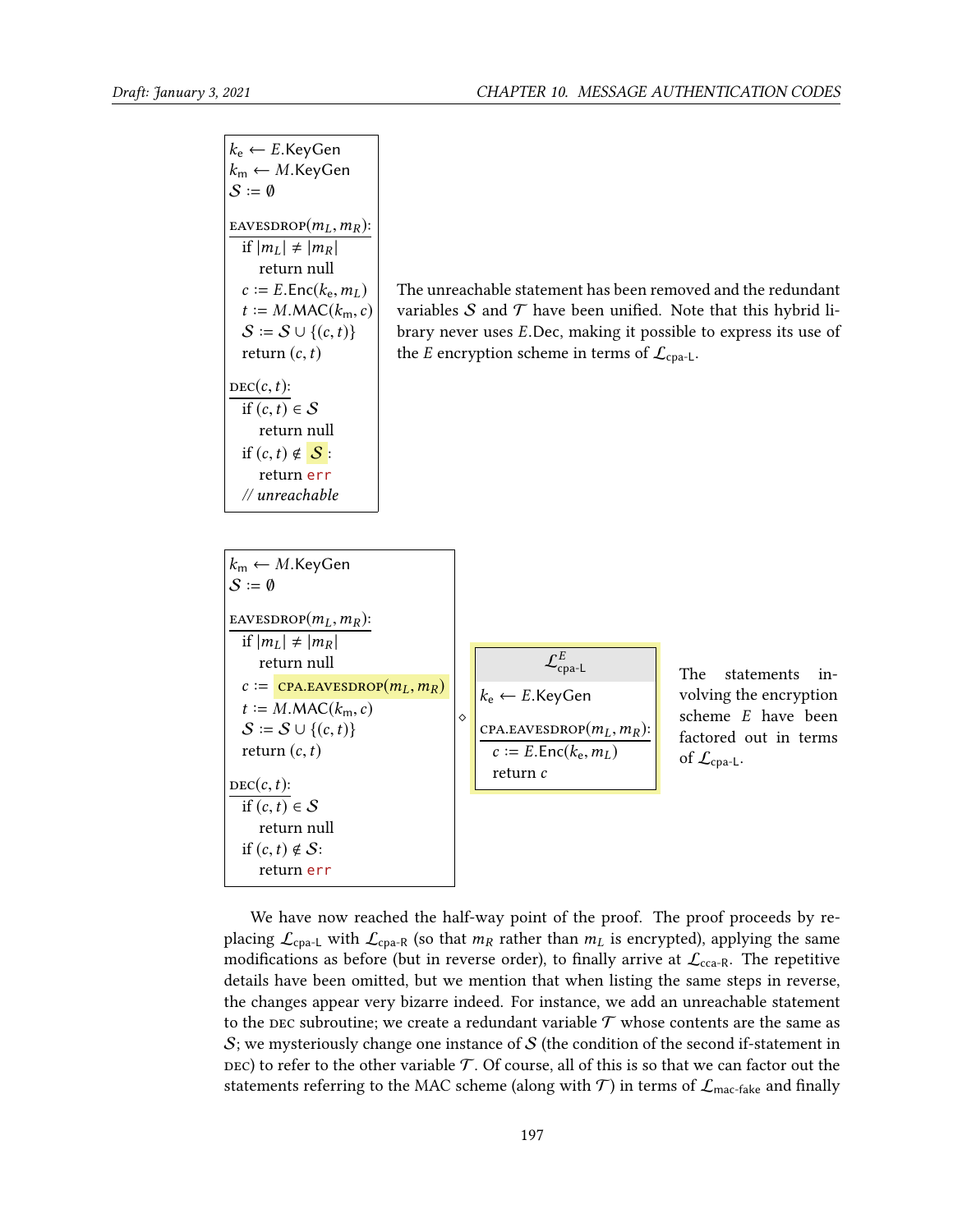replace  $\mathcal{L}_{\text{mac-fake}}$  with  $\mathcal{L}_{\text{mac-real}}$ .

## Exercises

10.1. Consider the following MAC scheme, where F is a secure PRF with  $in = out = \lambda$ :

|                                  | $MAC(k, m_1    \cdots    m_\ell): // each m_i is \lambda bits$ |
|----------------------------------|----------------------------------------------------------------|
| KeyGen:                          | $m^* := \theta^{\lambda}$                                      |
| $k \leftarrow \{0,1\}^{\lambda}$ | for $i = 1$ to $\ell$ :                                        |
| return $k$                       | $m^* := m^* \oplus m_i$                                        |
|                                  | return $F(k, m^*)$                                             |
|                                  |                                                                |

Show that the scheme is not a secure MAC. Describe a distinguisher and compute its advantage.

10.2. Consider the following MAC scheme, where F is a secure PRF with  $in = out = \lambda$ :

| KeyGen:<br>return $k$ | $k \leftarrow \{0,1\}^{\lambda}$ | $MAC(k, m_1    \cdots    m_\ell): // each m_i is \lambda bits$<br>$t := \Theta^{\lambda}$<br>for $i = 1$ to $\ell$ :<br>$t := t \oplus F(k, m_i)$<br>return t |  |
|-----------------------|----------------------------------|---------------------------------------------------------------------------------------------------------------------------------------------------------------|--|
|                       |                                  |                                                                                                                                                               |  |

Show that the scheme is not a secure MAC. Describe a distinguisher and compute its advantage.

10.3. Suppose MAC is a secure MAC algorithm. Define a new algorithm MAC'(k, m) =  $MAC(k, m)$  Prove that MAC' is also a secure MAC algorithm  $MAC(k, m)$ ||MAC(k, m). Prove that MAC' is also a secure MAC algorithm.

Note: MAC' cannot be a secure PRF. This shows that MAC security is different than PRF security.

- 10.4. Suppose MAC is a secure MAC scheme, whose outputs are  $\ell$  bits long. Show that there is an efficient adversary that breaks MAC security (i.e., distinguishes the relevant libraries) with advantage  $\Theta(1/2^{\ell})$ . This implies that MAC tags must be reasonably long in order to be sequre be secure.
- 10.5. Suppose we use CBC-MAC with message space  $M = (\{0, 1\}^{\lambda})^*$ . In other words, a single MAC key will be used on messages of any length that is an exact multiple of the block MAC key will be used on messages of  $any$  length that is an exact multiple of the block length. Show that the result is not a secure MAC. Construct a distinguisher and compute its advantage.

Hint:

message.

Request <sup>a</sup> MAC on two single-block messages, then use the result to forge the MAC of <sup>a</sup> two-block

 $\star$  10.6. Here is a different way to extend CBC-MAC for mixed-length messages, when the length of each message is known in advance. Assume that F is a secure PRF with  $in = out = \lambda$ .

> $\frac{\text{newmac}^F(k, m_1 || \cdots || m_\ell)\text{:}}{k^* := E(k, \ell)}$ return CBCMAC<sup>F</sup> $(k^*, m_1 || \cdots || m_\ell)$ \* :=  $F(k, \ell)$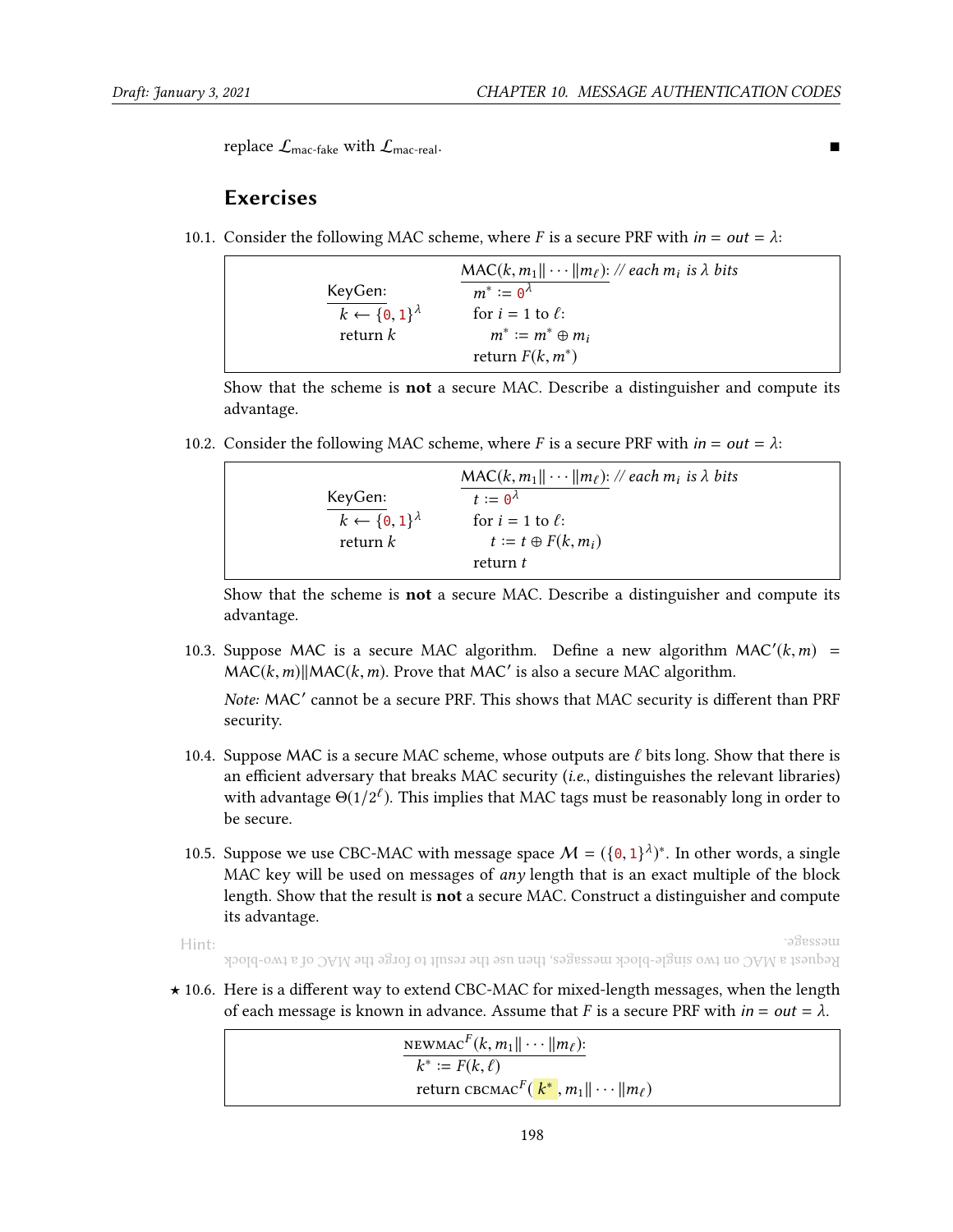Prove that this scheme is a secure MAC for message space  $M = (\{0, 1\}^{\lambda})^*$ . You can use the foct that CBC-MAC is secure for messages of fixed-length the fact that CBC-MAC is secure for messages of fixed-length.

10.7. Let E be a CPA-secure encryption scheme and  $M$  be a secure MAC. Show that the following encryption scheme (called encrypt & MAC) is not CCA-secure:

| $E\&M.Dec((k_e, k_m), (c, t))$ :<br>$E\&M.\text{Enc}((k_e, k_m), m)$ :<br><i>E&amp;M.KeyGen:</i><br>$m := E \cdot \text{Dec}(k_e, c)$<br>$c := E$ . Enc $(k_e, m)$<br>$k_e \leftarrow E$ .KeyGen<br>if $t \neq M$ . MAC $(k_m, m)$ :<br>$t := M.MAC(k_m, m)$<br>$k_m \leftarrow M$ .KeyGen<br>return err<br>return $(k_e, k_m)$<br>return $(c, t)$<br>return <i>m</i> |  |
|-----------------------------------------------------------------------------------------------------------------------------------------------------------------------------------------------------------------------------------------------------------------------------------------------------------------------------------------------------------------------|--|
|-----------------------------------------------------------------------------------------------------------------------------------------------------------------------------------------------------------------------------------------------------------------------------------------------------------------------------------------------------------------------|--|

Describe a distinguisher and compute its advantage.

10.8. Let  $E$  be a CPA-secure encryption scheme and  $M$  be a secure MAC. Show that the following encryption scheme  $\Sigma$  (which I call encrypt-and-encrypted-MAC) is **not** CCA-secure:

| $\Sigma$ .KeyGen:<br>$k_e \leftarrow E$ . Key Gen<br>$k_m \leftarrow M$ . Key Gen<br>return $(k_e, k_m)$ | $\Sigma$ . Enc $((k_e, k_m), m)$ :<br>$c \coloneqq E$ . Enc $(k_e, m)$<br>$t \coloneqq M.\text{MAC}(k_m, m)$<br>$c' \leftarrow E$ . Enc $(k_e, t)$<br>return $(c, c')$ | $\Sigma$ .Dec( $(k_e, k_m)$ , $(c, c')$ ):<br>$m := E \cdot \text{Dec}(k_e, c)$<br>$t \coloneq E \cdot \text{Dec}(k_e, c')$<br>if $t \neq M$ .MAC $(k_m, m)$ :<br>return err<br>return <i>m</i> |
|----------------------------------------------------------------------------------------------------------|------------------------------------------------------------------------------------------------------------------------------------------------------------------------|-------------------------------------------------------------------------------------------------------------------------------------------------------------------------------------------------|
|                                                                                                          |                                                                                                                                                                        |                                                                                                                                                                                                 |

Describe a distinguisher and compute its advantage.

 $\star$  10.9. In [Construction 7.4,](#page--1-1) we encrypt one plaintext block into two ciphertext blocks. Imagine applying the Encrypt-then-MAC paradigm to this encryption scheme, but (erroneously) computing a MAC of only the second ciphertext block.

In other words, let F be a PRF with  $in = out = \lambda$ , and let M be a MAC scheme for message space  $\{0, 1\}^{\lambda}$ . Define the following encryption scheme:

| return $(r, x, t)$ | $Enc((k_e, k_m), m)$ :<br>KeyGen:<br>$r \leftarrow \{0,1\}^{\lambda}$<br>$k_{\rm e} \leftarrow \{0,1\}^{\lambda}$<br>$x := F(k_e, r) \oplus m$<br>$k_m \leftarrow M$ .KeyGen<br>return err<br>$t \coloneqq M.\text{MAC}(k_m, x)$<br>return $(k_e, k_m)$ | $Dec((k_e, k_m), (r, x, t))$ :<br>if $t \neq M.MAC(k_m, x)$ :<br>else return $F(k_e, r) \oplus x$ |
|--------------------|---------------------------------------------------------------------------------------------------------------------------------------------------------------------------------------------------------------------------------------------------------|---------------------------------------------------------------------------------------------------|
|--------------------|---------------------------------------------------------------------------------------------------------------------------------------------------------------------------------------------------------------------------------------------------------|---------------------------------------------------------------------------------------------------|

Show that the scheme does not have CCA security. Describe a successful attack and compute its advantage.

Hint:  $f(x, x, y)$  and  $f(x, x', t')$  we valid encryptions, and consider Dec $((k_e, k_m), (x, x, t))$   $(x, x, y)$  based  $x'$ .

- 10.10. When we combine different cryptographic ingredients ( $e.g.,$  combining a CPA-secure encryption scheme with a MAC to obtain a CCA-secure scheme) we generally require the two ingredients to use *separate, independent keys*. It would be more convenient if the entire scheme just used a single  $\lambda$ -bit key.
	- (a) Suppose we are using Encrypt-then-MAC, where both the encryption scheme and MAC have keys that are  $\lambda$  bits long. Refer to the proof of security of [Claim 12.5](#page--1-2) and